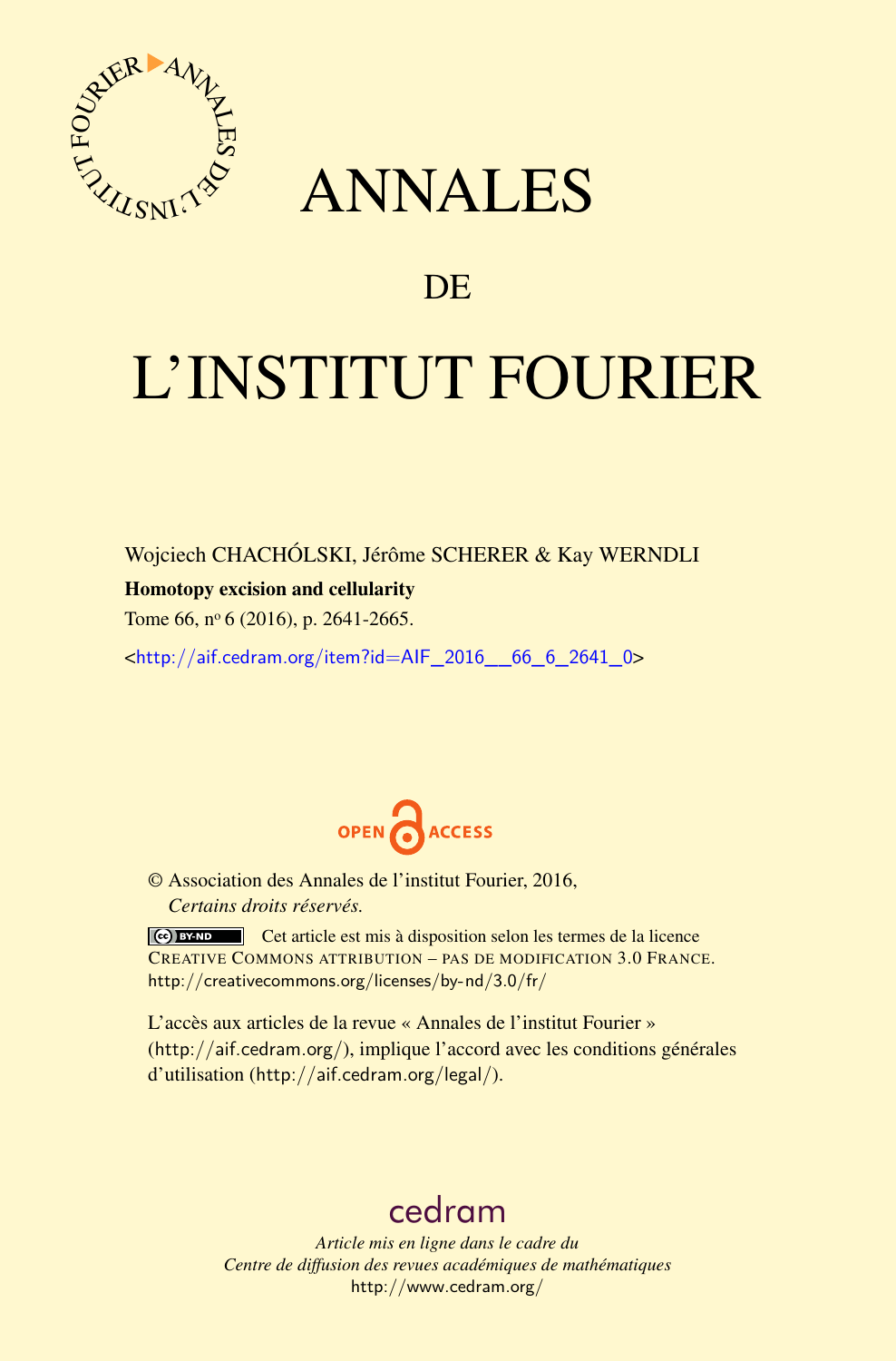#### HOMOTOPY EXCISION AND CELLULARITY

**by Wojciech CHACHÓLSKI, Jérôme SCHERER & Kay WERNDLI (\*)**

ABSTRACT. — Consider a push-out diagram of spaces  $C \leftarrow A \rightarrow B$ , construct the homotopy push-out, and then the homotopy pull-back of the diagram one gets by forgetting the initial object *A*. We compare the difference between *A* and this homotopy pull-back. This difference is measured in terms of the homotopy fibers of the original maps. Restricting our attention to the connectivity of these maps, we recover the classical Blakers–Massey Theorem.

RÉSUMÉ. — Considérons un diagramme d'espaces  $C \leftarrow A \rightarrow B$ , construisons le push-out homotopique, puis le pull-back homotopique du diagramme obtenu en oubliant l'objet initial *A*. Nous comparons la différence entre *A* et ce pull-back homomotopique. Cette différence est mesurée en termes des fibres homotopiques des applications originales. En restreignant notre attention sur la connectivité de ces applications nous obtenons la version classique du Théorème de Blakers–Massey.

#### **Introduction**

The way spaces are often studied in homotopy theory is by decomposing and approximating them using simpler and possibly better understood pieces. This is typically done in two ways. One way is via cellular approximations, where basic building blocks are assembled together using homotopy push-outs. The other way is by glueing basic building blocks using homotopy pull-backs to form Postnikov or Bousfield–Kan type completion towers. These two approaches let us focus and extract different types of information about a given space. It is not uncommon that one has some knowledge about one approximation and needs to understand properties of

Keywords: homotopy excision, cellular inequality, total fiber, homotopy localization. Math. classification: 55P65, 55U35, 55P35, 55P40, 18A30.

<sup>(\*)</sup> W. Chachólski was partially supported by Göran Gustafsson Stiftelse and VR grants. J. Scherer was partially supported by MTM2013-42293-P.

K. Werndli was supported by Swiss NSF doctoral grant 200020 149118.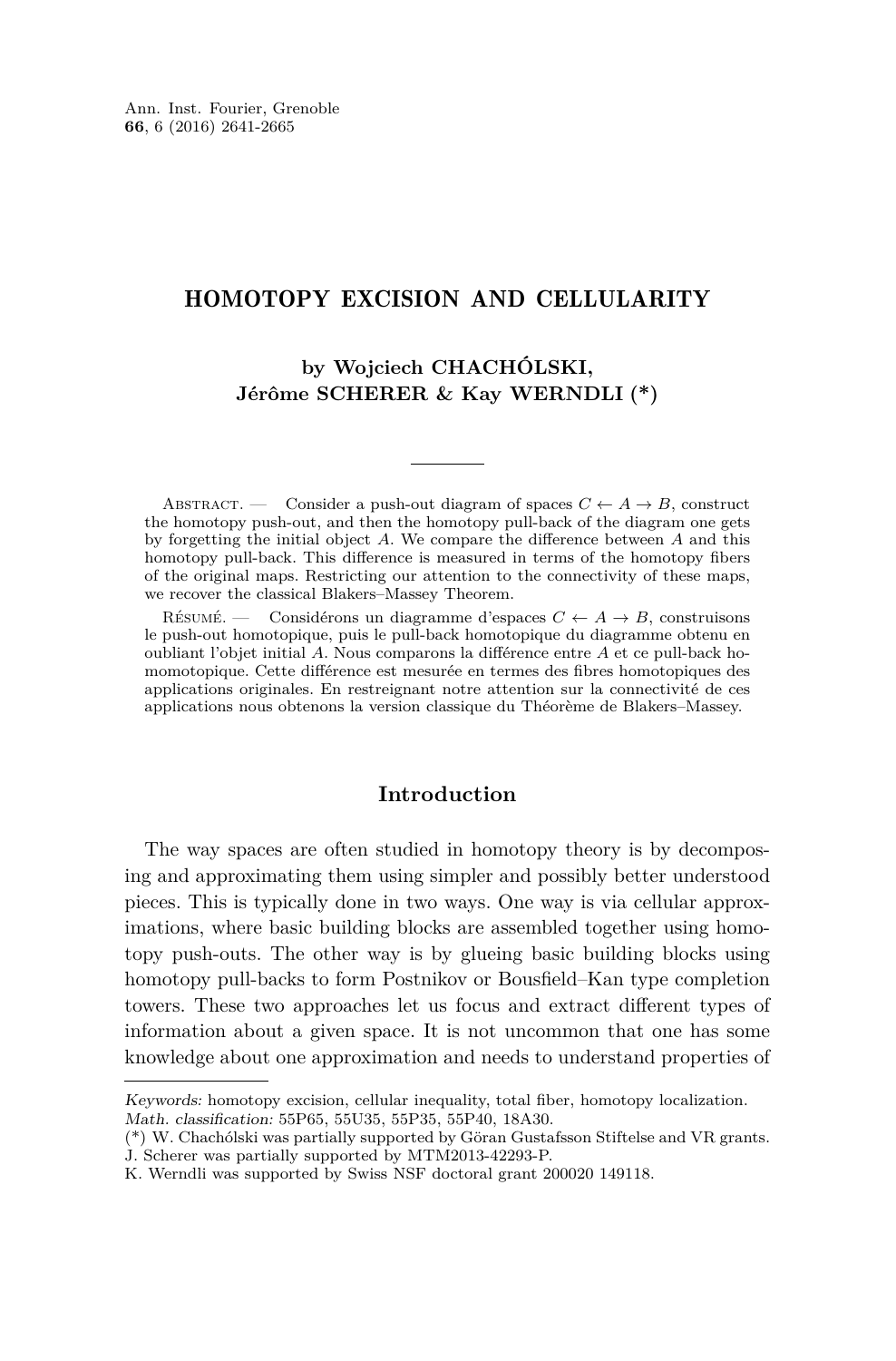the space detected by the other approximation. For example in [\[9\]](#page-24-0), the objective is to describe cellularity properties of Postnikov sections and spaces in Farjoun's modified Bousfield–Kan tower, [\[15\]](#page-24-1). This is done via a generalization of the "Bousfield Key Lemma", [\[3\]](#page-24-2). In this process it is essential to understand and quantify differences between homotopy push-outs and pull-backs. In the classical Blakers–Massey theorem [\[2\]](#page-24-3) and its generalizations by Brown and Loday, [\[4\]](#page-24-4), Ellis and Steiner [\[13\]](#page-24-5), homotopy groups and connectivity are used to measure this. But estimating the difference just in connectivity is not enough for these purposes. One needs to quantify it in terms of so called cellular and acyclic relations: recall [\[6,](#page-24-6) [14\]](#page-24-7) that a space *A* kills *X* (which we denote by *X > A*) if *X* can be constructed out of *A* by means of homotopy push-outs, telescopes, and extensions by fibrations. Our main result here is the following "inequality" which plays an essential role in [\[9\]](#page-24-0).

THEOREM  $9.1.$  — Consider a commutative square:



with total fiber  $\mathcal T$  and push-out fiber  $\mathcal R$  (see Subsection [1.7\)](#page-8-0). Then we have  $\mathcal{T} > \Omega \mathcal{F}ib(f) * \Omega \mathcal{F}ib(g) \cup \Omega \mathcal{R}.$ 

Note that in the above theorem we make no connectivity assumptions, neither do we mention any choice of base points. We therefore need to explain what we mean by homotopy fibers, total fibers, and loop spaces in situations which are not covered by standard conventions that involve connectivity and choices of base points. This is why we use upright font for the loop space and calligraphic letters for possible sets of fibers. That is the content of Subsections [1.3](#page-5-0) and [1.6.](#page-7-0) One might wonder if it is justifiable to introduce these constructions just to make the theorem assumption free. In our opinion it is. It is not uncommon that one performs operations resulting in non-connected spaces and under which it is not easy to keep track of base points, for example taking fibers, loops, and pull-backs. To measure to what extent such an operation converts a homotopy push-out into a homotopy pull-back, which lies at the heart of Goodwillie calculus for example, one is then forced to study squares of non-connected spaces without any particular choice of base points. Squares of non-connected spaces occur also typical in inductive arguments when one studies higher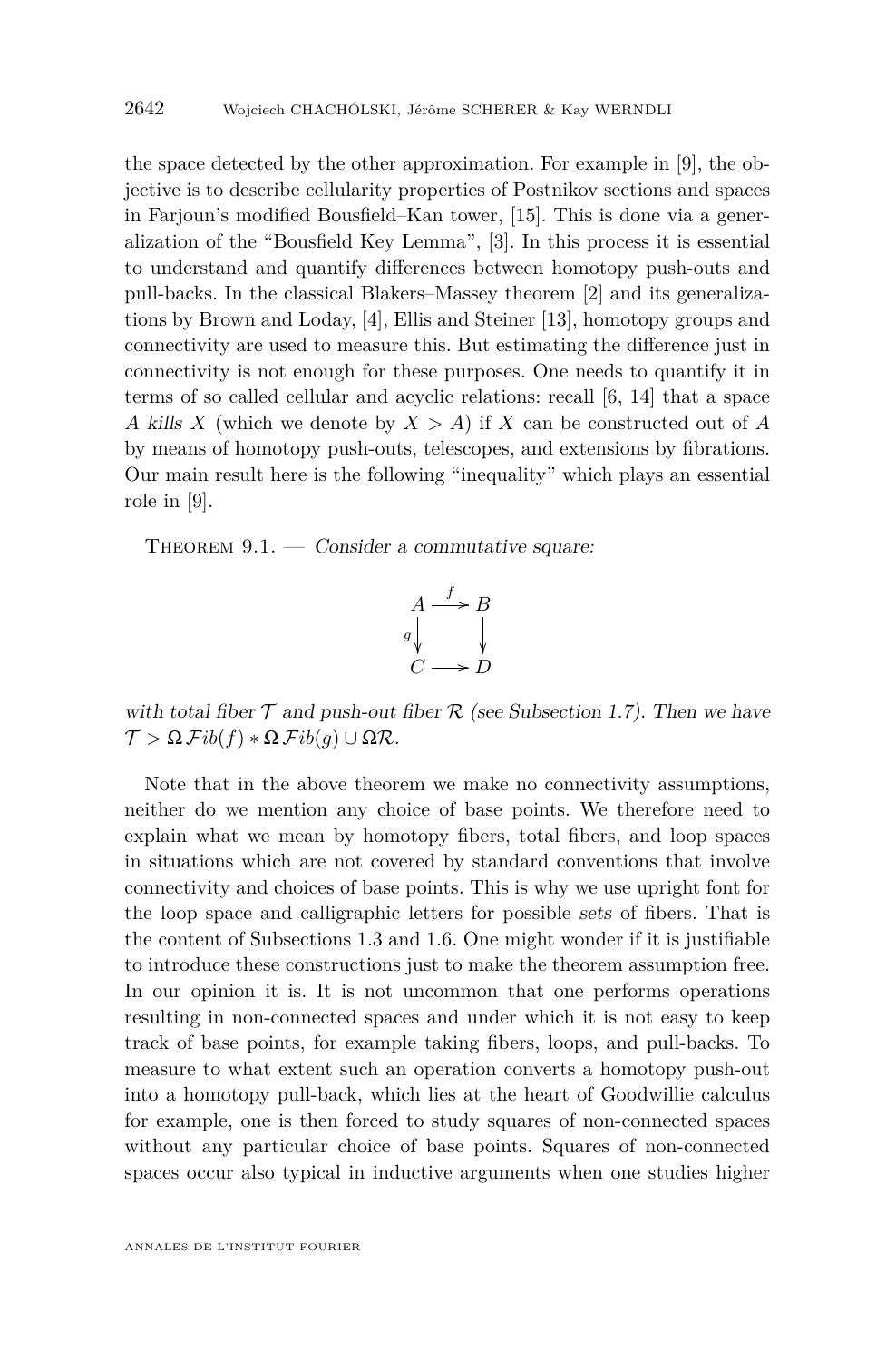dimensional cubes. In many of these cases having Blakers–Massey type of statements without constraints and assumptions is very useful.

We also need to explain what we mean by  $\mathcal T$  being killed by a union of spaces, which we do in Subsection [1.5.](#page-7-1) To give the reader an idea of the meaning of our main result let us state it in a situation where the terms and symbols refer to the standard notions. In order for the homotopy fibers to be well-defined and connected we assume that all spaces are simply connected and so as not to have to deal with the push-out fiber we assume furthermore that the square is a homotopy push-out.

COROLLARY  $2.2.$  — Consider a homotopy push-out square of pointed and simply connected spaces:



with total fiber *T*. Then  $T > \Omega$  Fib(*f*)  $* \Omega$  Fib(*q*).

This implies in particular that the connectivity of *T* is bounded below by the connectivity of the join  $\Omega$  Fib $(f) * \Omega$  Fib $(g)$ , i.e. the sum of the connectivities of the homotopy fibers  $\text{Fib}(f)$  and  $\text{Fib}(g)$ . This gives Corollary [2.3,](#page-10-1) the classical Triad Theorem of Blakers and Massey, [\[2,](#page-24-3) Theorem I].

Such connectivity statements, and higher, hypercubical versions, have been reproved by Goodwillie in [\[16\]](#page-24-8) (see also the recent treatment in [\[20\]](#page-24-9) by Munson and Volić). The ideas and methods of Goodwillie calculus have been applied successfully in other settings, such as Weiss's orthogonal calculus, [\[22\]](#page-24-10), structured ring spectra, [\[11\]](#page-24-11), or in equivariant homotopy, [\[12\]](#page-24-12). They have also been translated in a model categorical framework, [\[1\]](#page-24-13) and we believe that our viewpoint will be useful to understand homotopy excision in a wider context.

Acknowledgments. — We would like to thank the referee for their comments and sensible suggestions concerning the presentation of the proof. They lead us in particular to pay careful attention to statements concerning sets of fibers rather than a single one.

#### **1. Notation and connectivity issues**

In this first section we set up the notation for basic constructions and acyclic classes. We also carefully introduce our conventions related to connectivity.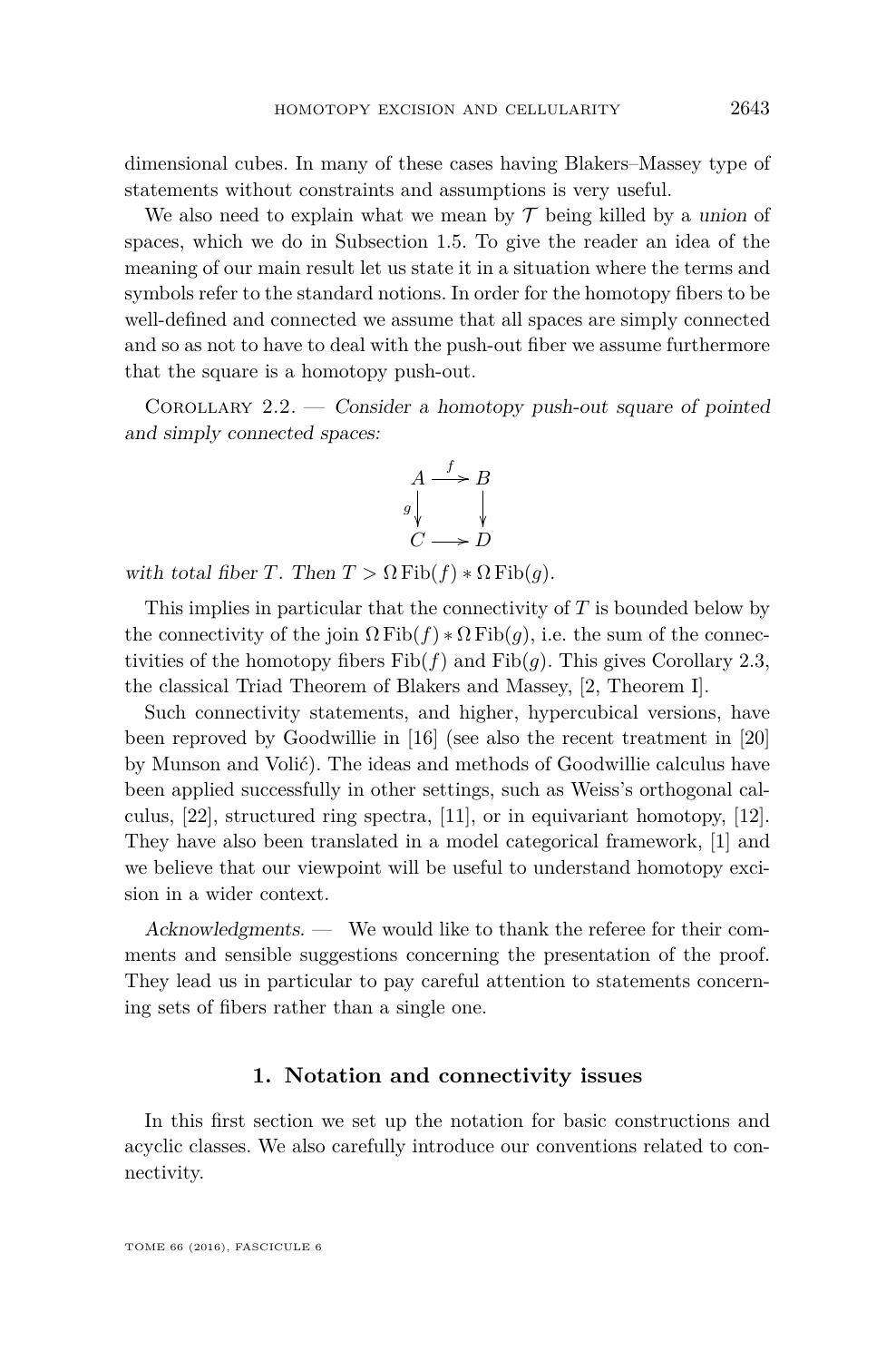**1.1. Basic homotopical constructions.** We work in the category of simplicial sets, so a space means a simplicial set. As usual, all the results presented in this paper can be translated to topological spaces by using any Quillen equivalence between the model categories of simplicial sets and topological spaces with weak homotopy equivalences.

Let *X* be a space. For any *x* in  $\pi_0 X$ , the symbol  $X_x$  denotes the connected component of *X* corresponding to *x*.

The homotopy push-out of  $\Delta[0] \leftarrow A \rightarrow \Delta[0]$  is called the suspension of *A* and is denoted by  $\Sigma A$ . The symbol  $S^{-1}$  denotes the empty simplicial set. For  $n \geq 0$ , the space  $\Sigma^{n+1}(S^{-1})$  is also denoted by  $S^n$  and called the *n*-sphere. For example  $S^0 = \Sigma S^{-1}$  is weakly equivalent to  $\Delta[0] \coprod \Delta[0]$ . More generally, for  $n \geqslant 0$ ,  $S<sup>n</sup>$  is weakly equivalent to the boundary of the simplex  $\Delta[n+1]$ .

Any contractible space containing *A* is called a cone over *A* and denoted by *CA*.

Let *X* and *Y* be spaces. The homotopy push-out of the following diagram is called the join of *X* and *Y* and is denoted by  $X * Y$ :

$$
X \xleftarrow{\text{pr}_X} X \times Y \xrightarrow{\text{pr}_Y} Y
$$

Note that  $S^{-1}$  is a unit for the join construction since the homotopy colimit of  $S^{-1}$  ←  $S^{-1}$  ×  $X$  →  $X$  is weakly equivalent to  $X$ . Furthermore the join  $S^0 * X$  is weakly equivalent to the suspension  $\Sigma X$ .

A choice of base point  $x: \Delta[0] \to X$  yields an inclusion  $Y \hookrightarrow X \times Y$  whose quotient is denoted by *X*  $\times$  *Y*. If we also choose a base point *y*:  $\Delta[0] \rightarrow Y$ in *Y*, we get an inclusion  $X \vee Y \subset X \times Y$  of the wedge into the product whose quotient is denoted by  $X \wedge Y$  and called the smash product of X and *Y*. Since for connected spaces *X* and *Y*, the homotopy types of  $X \rtimes Y$ , the wedge  $X \vee Y$ , and the smash product  $X \wedge Y$  do not depend on the choice of the base points in *X* and *Y* , we will use these constructions for connected spaces without mentioning any base points.

If *X* and *Y* are non-empty, then for any choice of base points in *X* and *Y*, the join *X* ∗ *Y* is weakly equivalent to the suspension of the smash  $\Sigma(X \wedge Y)$ .

Let  $f: A \to X$  be a map of spaces. We use the symbol  $X/A$  to denote any space that fits into a homotopy push-out square



ANNALES DE L'INSTITUT FOURIER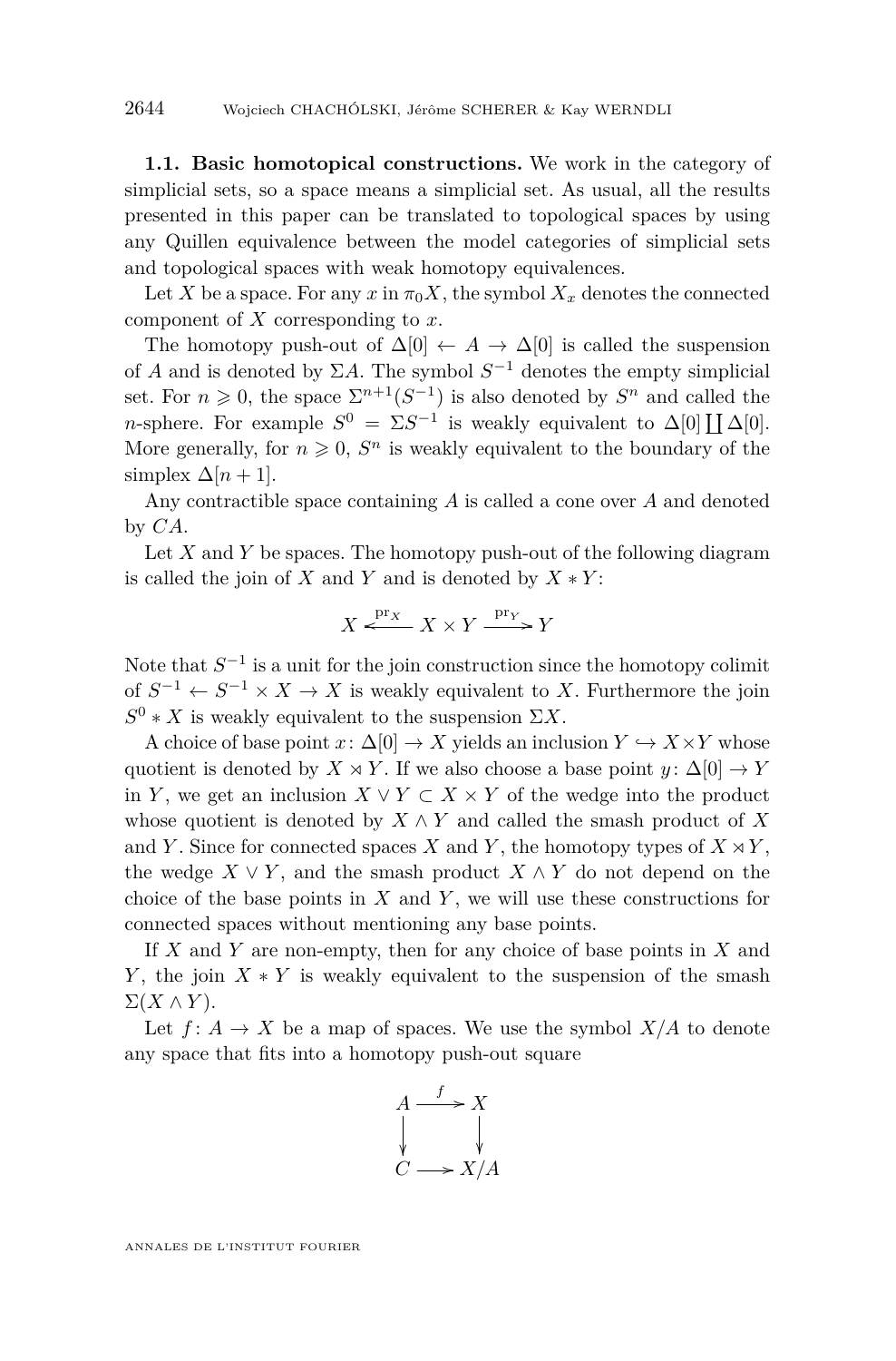where  $C$  is contractible. More precisely we first require the above square to be strictly commutative and second, for some (equivalently any) factorization  $A \hookrightarrow C' \xrightarrow{\simeq} C$  of the map  $A \to C$  into a cofibration followed by a weak equivalence, we require the induced comparison map from the push-out  $C' \cup_A X$  to  $X/A$  to be a weak equivalence.

We call the space  $X/A$  the homotopy cofiber of *f*, the map  $X \to X/A$ the "homotopy cofiber map", and the sequence of maps  $A \to X \to X/A$ a cofiber sequence. Two different choices of homotopy cofibers are always linked by a zigzag of weak equivalences under *A*, so that the space *X/A* is well defined up to weak equivalence and the homotopy cofiber map is well defined up to weak equivalence under *A*.

**1.2. Sets of spaces.** Two sets of spaces *M* and *N* are equivalent if, for any space  $X$  in  $M$ , there is a space  $Y$  in  $N$  which is weakly equivalent to *X* and vice-versa, for any space *Y* in *N*, there is a space *X* in *M* which is weakly equivalent to *Y* .

We frequently apply constructions (e.g. the suspension, the join) to sets of spaces and it is always understood that these constructions should be applied to their elements. So for example, for a set of spaces *M*, its suspension is  $\Sigma M = \{\Sigma X \mid X \in M\}$ . Similarly, the join of two sets of spaces *M* and *N* is given by  $M*N = \{X*Y \mid X \in M, Y \in N\}.$ 

<span id="page-5-0"></span>**1.3. Fibers.** Let  $f: A \rightarrow B$  be a map and *b* in  $\pi_0 B$  be a component. The symbol  $\text{Fib}_b(f)$  denotes any space that fits into a homotopy pull-back square

$$
\begin{array}{ccc}\n\text{Fib}_b(f) & \longrightarrow A \\
\downarrow & \downarrow f \\
P & \longrightarrow B\n\end{array}
$$

where P is a contractible space and the image of the map  $P \to B$  lies in the component  $B_b$ . More precisely we first require the above square to be strictly commutative and second, for some (equivalently any) factorization  $P \stackrel{\simeq}{\to} P' \twoheadrightarrow B$  of the map  $P \to B$  into a weak equivalence followed by a fibration, we require the induced comparison map from  $\text{Fib}_b(f)$  to the pullback  $P' \times_B A$  to be a weak equivalence. We call the space  $\text{Fib}_b(f)$  the homotopy fiber of *f* over *b*, the map  $\text{Fib}_b(f) \rightarrow A$  the "homotopy fiber map", and the sequence

$$
\text{Fib}_b(f) \to A \to B
$$

a fibration sequence. Two different choices of homotopy fibers are always linked by a zigzag of weak equivalences over A, so that the space  $\text{Fib}_b(f)$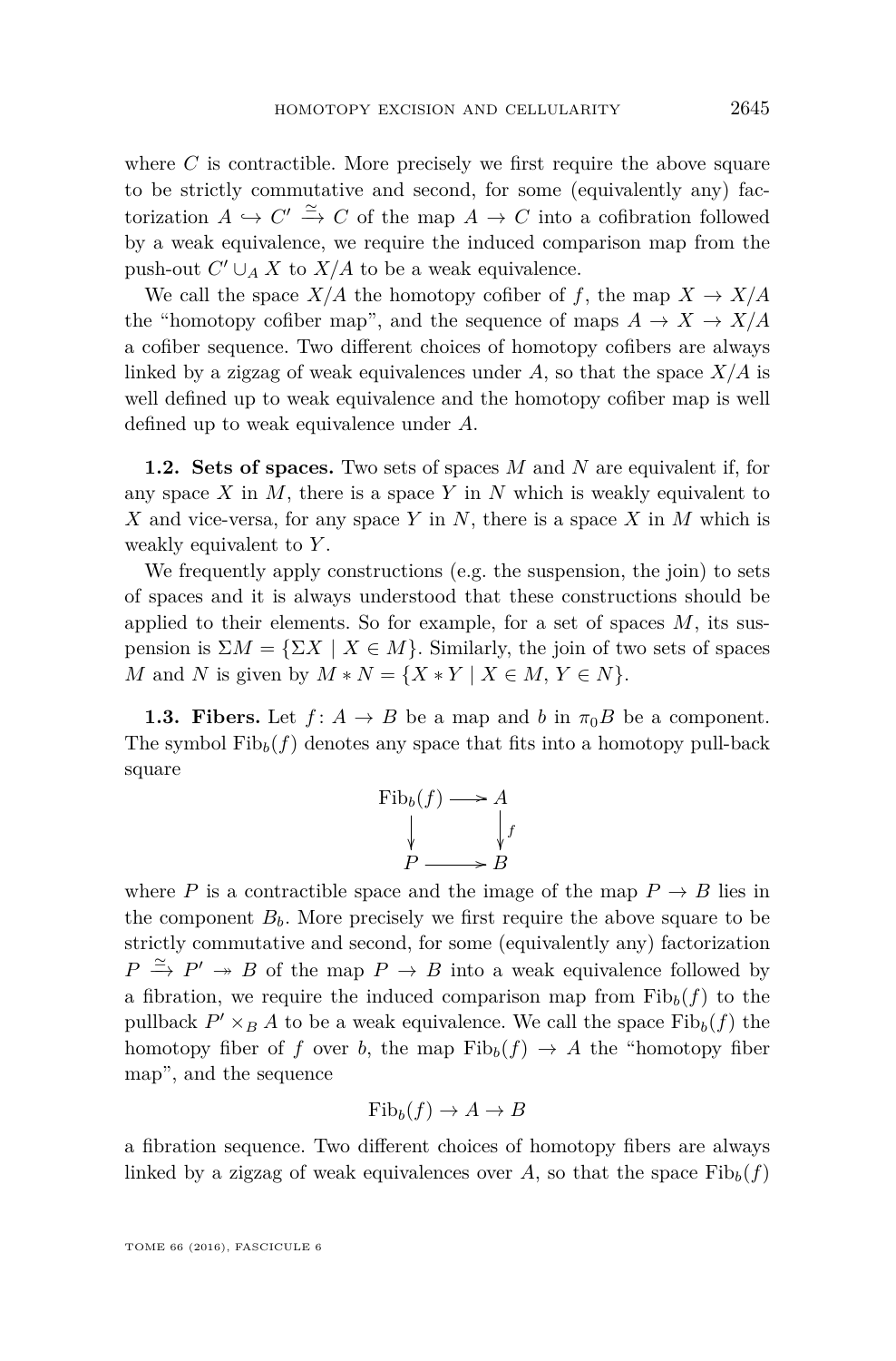is well defined up to weak equivalence and the homotopy fiber map is well defined up to weak equivalence over *A*.

We use the symbol  $\mathcal{F}ib(f)$  to denote the set  $\{\text{Fib}_b(f) | b \in \pi_0(B)\}\$  and call it the homotopy fiber set of f. Note that  $Fib(f)$  is the empty collection if and only if *f* is the map  $id_{S^{-1}}: S^{-1} \to S^{-1}$ . If the set  $\mathcal{F}ib(f)$  is equivalent to a set containing only one space, than we use the symbol  $\text{Fib}(f)$  to denote that space and call it the homotopy fiber of *f*. In particular whenever the symbol Fib( $f$ ) is used, it is assumed that  $Fib(f)$  is equivalent to a set containing only one space. This is the case when for example *B* is connected.

Consider a homotopy pull-back square:

$$
A \xrightarrow{f} B
$$
  
\n
$$
\downarrow^{h}
$$
  
\n
$$
C \xrightarrow{k} D
$$

In general, the sets of spaces  $\mathcal{F}ib(f)$  and  $\mathcal{F}ib(k)$  may not be equivalent. For them to be equivalent the assumption that  $\pi_0 h: \pi_0 B \to \pi_0 D$  be an epimorphism is needed.

<span id="page-6-0"></span>DEFINITION 1.1. — A collection of spaces C is called closed under extensions by fibrations if, for any map  $f: X \to Y$  such that Y is in C and  $\mathcal{F}ib(f) \subset \mathcal{C}$ , the space X is also a member of  $\mathcal{C}$ .

**1.4. Acyclic classes.** Every space *A* determines a nullification or periodization functor  $P_A$ , [\[3\]](#page-24-2), [\[14\]](#page-24-7). The class  $C(A)$  consists of those spaces X for which  $P_A X$  is contractible  $(P_A$  "kills" X). That is to say,  $\overline{C(A)}$  is the class of spaces that become contractible after localizing the category of spaces at  ${A \rightarrow \Delta[0]}$ . The relation  $X \in \mathcal{C}(A)$  is also denoted by  $X > A$  and called an acyclic inequality. If  $X > A$ , then we say that *X* is killed by *A*.

Note that a retract of a space in  $\overline{C(A)}$  belongs to  $\overline{C(A)}$ . Furthermore,  $\mathcal{C}(A)$  is closed under extensions by fibrations (see Definition [1.1\)](#page-6-0).

If *A* is a non-empty space, then  $C(A)$  is in fact the smallest class containing *A* and closed under weak equivalences, pointed homotopy colimits, and extensions by fibrations, [\[6,](#page-24-6) Theorem 17.3].

<span id="page-6-1"></span>Examples 1.2.

- (1)  $\overline{\mathcal{C}(S^{-1})}$  is the class of all spaces.
- (2)  $\overline{\mathcal{C}(S^0)}$  is the class of all non-empty spaces. More generally, if *A* has more than one component, i.e.  $|\pi_0 A| > 1$ , then  $\overline{C(A)}$  is the class of all non-empty spaces;
- (3) For  $n \geq 0$ ,  $\overline{\mathcal{C}(S^{n+1})}$  is the class of all spaces X for which  $|\pi_0 X| = 1$ (it has exactly one component and in particular is not empty) and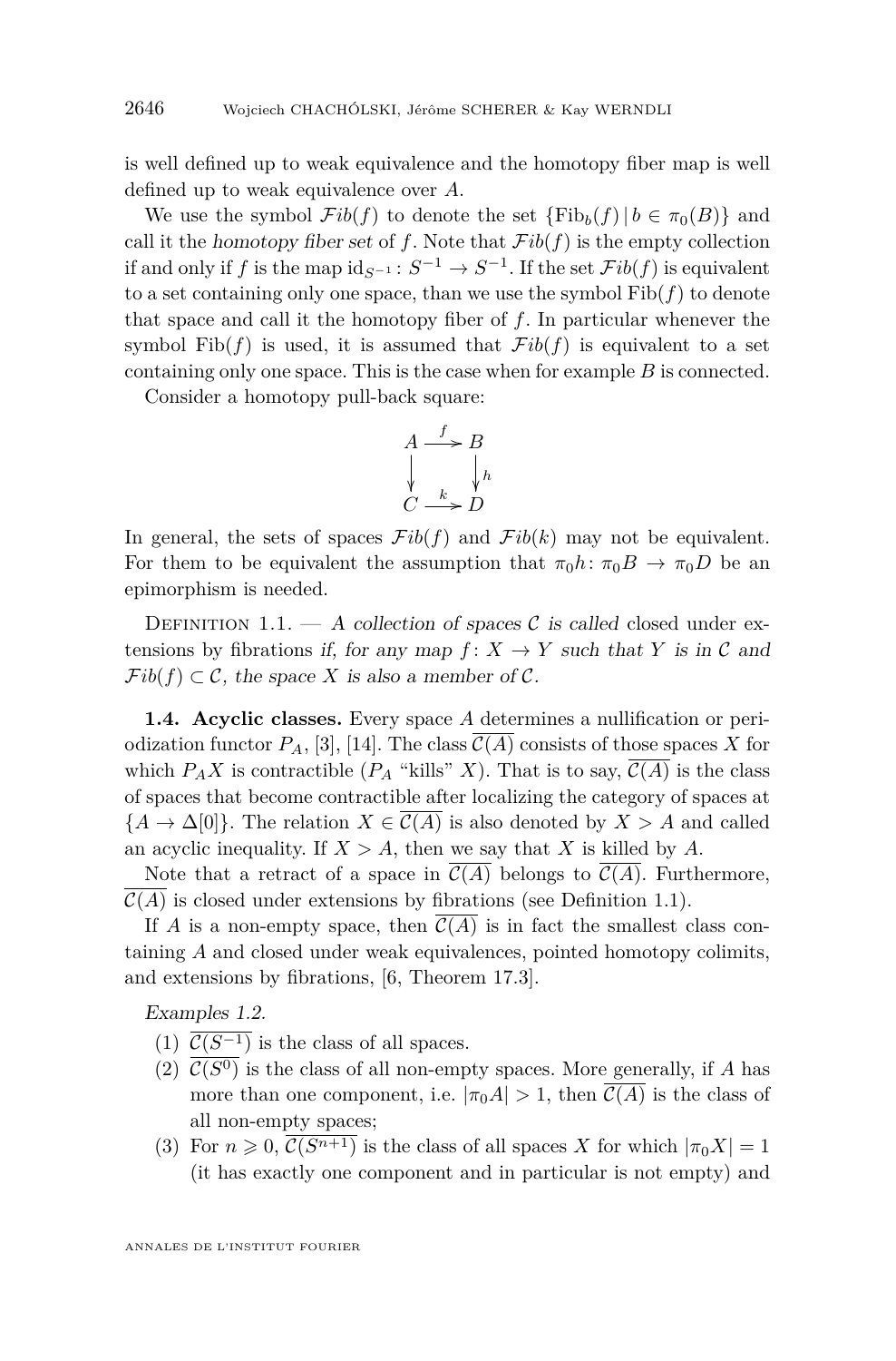$\pi_i(X) = 0$  for  $0 < i \leq n$ . Such spaces are called *n*-connected. Spaces which are 0-connected are called connected.

The above examples justify to call a space  $(-1)$ -connected if it is not empty, whereas every space is  $(-2)$ -connected, which is exactly the convention used in [\[16\]](#page-24-8). Note that this is consistent with the connectivity of *X* ∗ *Y* being the sum of the connectivities of *X* and *Y* plus 2 (cf. [\[8,](#page-24-14) Corollary  $4.8(2)$ ].

<span id="page-7-1"></span>**1.5. Acyclic classes for sets of spaces.** Given a set *M* of spaces, the symbol  $\mathcal{C}(M)$  denotes the class of spaces that become contractible after localizing at  $\{X \to \Delta[0] \mid X \text{ in } M\}$ . If *M* is the empty set, then  $\overline{\mathcal{C}(M)}$ consists of all contractible spaces. If *M* contains the empty space, then  $\mathcal{C}(M)$  is the collection of all spaces  $\mathcal{C}(S^{-1})$ . If M consists of non-empty spaces, choose one base point in each space  $X$  in  $M$ , and take the wedge  $A := \bigvee_{X \in M} X$ ; then  $C(M) = C(A)$ . In particular,  $C(A)$  does not depend on the choices of base points.

Given two sets of spaces  $M$  and  $N$ , we write  $M > N$  and say that  $N$ kills *M* if  $\overline{C(M)} \subseteq \overline{C(N)}$  (i.e.  $M \subseteq \overline{C(N)}$ ). In particular any set of spaces kills the empty collection. For a space X, the relation  $M > \{X\}$  is also denoted by  $M > X$ . For example if  $M > S^n$  (for  $n \ge -1$ ), then we say that *M* is  $(n-1)$ -connected.

The extension by fibration property of the acyclic inequality can be expressed as:

<span id="page-7-2"></span>Lemma 1.3.

- (1)  $E > \mathcal{F}ib(p) \cup \{B\}$  for any map  $p: E \to B$ .
- (2)  $Fib(af) > Fib(f) \cup Fib(g)$  for any composable maps  $f: X \rightarrow Y$ and  $g: Y \to Z$ .

<span id="page-7-0"></span>**1.6. Loops.** Let *X* be a space. We are going to use the following notation:

$$
\Omega X := \begin{cases} \text{Fib}(\Delta[0] \to X) & \text{if } X \text{ is connected} \\ S^{-1} & \text{if } X \text{ is not connected} \end{cases}
$$

For a connected and pointed space  $X$ , the space  $\Omega X$  is weakly equivalent to the standard loop space  $\Omega X$ . We should remark however, that with this convention, some caution is required when dealing with maps and the suspension loop adjunction. For example, we cannot apply this construction  $\Omega$  to an arbitrary map. We can do that, however, if the range of the map is either connected or empty.

TOME 66 (2016), FASCICULE 6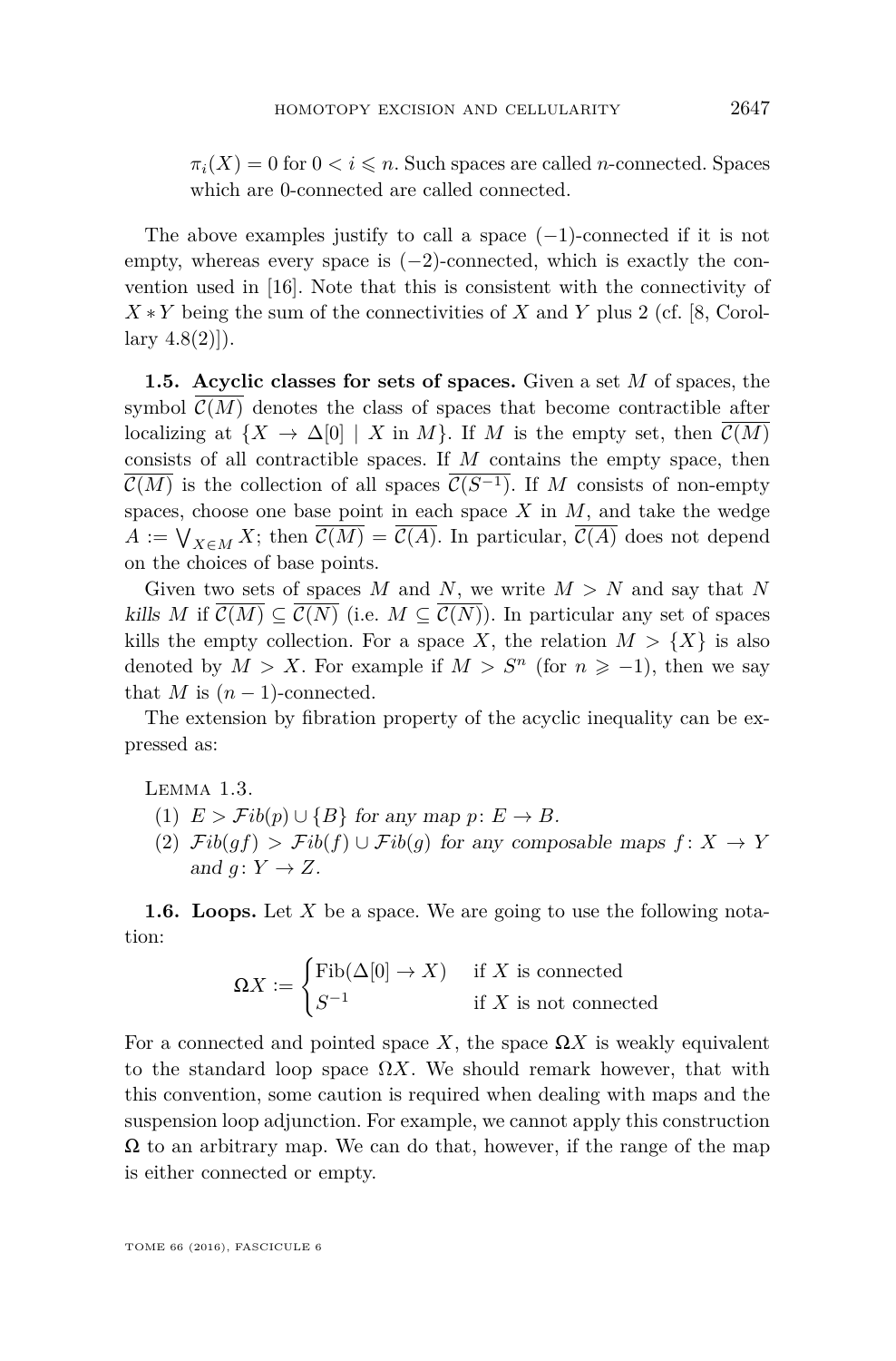The reason for this definition, other than making our main theorem work, is that looping should lower the connectivity.

Let *M* be a set of spaces. The symbol  $\Omega M$  denotes the set of spaces of the form  $\Omega X$  for any *X* in *M*. Note that with our convention it is still true that  $M > N$  implies  $\Omega M > \Omega N$  [\[7,](#page-24-15) Theorem 3.4(4)].

Let *X* be a space and *CX* its cone. Consider the homotopy push-out square



By removing the initial space in the above square and taking the homotopy pull-back of the remaining diagram we obtain a space weakly equivalent to  $\Omega \Sigma X$ . The map  $\eta: X \to \Omega \Sigma X$  induced by commutativity of the above diagram is called the canonical comparison or James map. This map has the following property. If *Y* is connected and pointed, then for any morphism  $f: X \to \Omega Y$  in Ho(Spaces<sub>\*</sub>), there is a unique morphism  $f^{\sharp}: \Sigma X \to Y$  in  $\text{Ho}(\text{Spaces}_*)$  for which  $f = (\Omega f^{\sharp})\eta$ . This is the standard suspension loop adjunction and can be proved either by an elementary direct calculation – using explicit models for cones, cylinders, and homotopies – or by universal properties in a derivatoresque framework, see [\[17,](#page-24-16) Proposition 3.17] for inspiration. The map  $f^{\sharp}$  is called the adjunct of  $f$ .

<span id="page-8-1"></span>LEMMA 1.4. — For any X, 
$$
\mathcal{F}ib(\eta: X \to \Omega \Sigma X) > \Omega X * \Omega X
$$
.

Proof. — The case  $X$  is connected has been proved in [\[7,](#page-24-15) Theorem 7.2]. With our convention that  $\Omega X = S^{-1}$  if *X* is not connected, the lemma is vacuously true in that case as well.  $\Box$ 

#### <span id="page-8-0"></span>**1.7. Total fibers and push-out fibers.** Given a commutative square



there is a natural map from *A* to the homotopy pull-back  $P$  of  $B \to D \leftarrow C$ (the diagram obtained from the square after removing the initial object *A*). The homotopy fiber set  $\mathcal{F}ib(A \to P)$  is called the total fiber set of the square above and is often denoted by  $\mathcal T$ . If  $\mathcal T$  is equivalent to a set with only one space (for example if *P* is connected), then this space is called the total fiber of the square and is often denoted by the symbol *T*.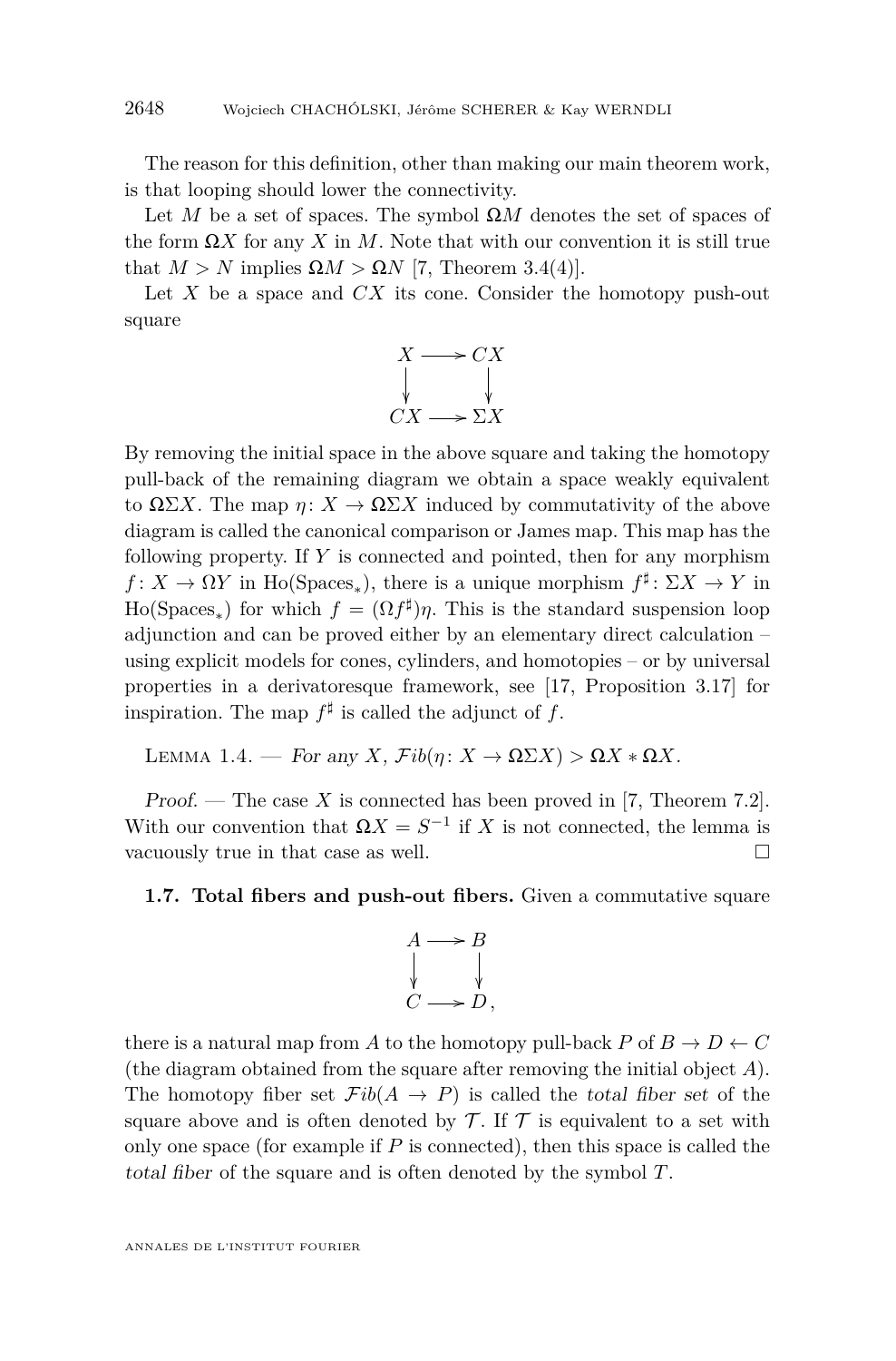If *B* and *D* are connected, then, alternatively, the total fiber can be obtained as a homotopy fiber between homotopy fibers. We extend Good-willie's result, see [\[16,](#page-24-8) Section 1], to the case of a set of total fibers.

<span id="page-9-0"></span>LEMMA  $1.5.$  — If *B* and *D* are connected spaces, then the total fiber set is weakly equivalent to the homotopy fiber set of the induced map  $Fib(A \to B) \to Fib(C \to D).$ 

Proof. — Under these assumptions the homotopy fiber sets  $\mathcal{F}ib(A \to B)$ and  $\mathcal{F}ib(C \to D)$  are equivalent to sets with only one space, which are denoted respectively by Fib $(A \rightarrow B)$  and Fib $(C \rightarrow D)$ . However, as neither  $Fib(C \rightarrow D)$  nor the homotopy pull-back P are necessarily connected, we need to deal with homotopy fiber sets.

Observe that  $Fib(P \to B)$  and  $Fib(C \to D)$  are weakly equivalent and the induced square:

$$
\begin{array}{ccc}\n\text{Fib}(A \to B) & \longrightarrow A \\
\downarrow & & \downarrow \\
\text{Fib}(C \to D) & \longrightarrow P\n\end{array}
$$

is a homotopy pull-back. The map  $\text{Fib}(C \to D) \to P$  induces a surjection on the sets of components and every choice of a base point in  $\text{Fib}(C \to D)$ determines a base point in *P*. In the above homotopy pull-back square, the vertical homotopy fibers over these base points are weakly equivalent, which proves the lemma.  $\Box$ 

There is also a natural map from the homotopy push-out *Q* of the diagram  $C \leftarrow A \rightarrow B$  (the diagram obtained from the square after removing the vertex *D*) into *D*. The homotopy fiber set  $\mathcal{F}ib(Q \to D)$  is called the push-out fiber set of the square, often denoted by  $\mathcal{R}$ . If  $\mathcal{R}$  is equivalent to a set with only one space (for example if *D* is connected), then this space is called the push-out fiber of the square and is often denoted by the symbol *R*.

The total fiber set measures how far a square is from being a homotopy pull-back, while the push-out fiber set measures how far the square is from being a homotopy push-out.

TOME 66 (2016), FASCICULE 6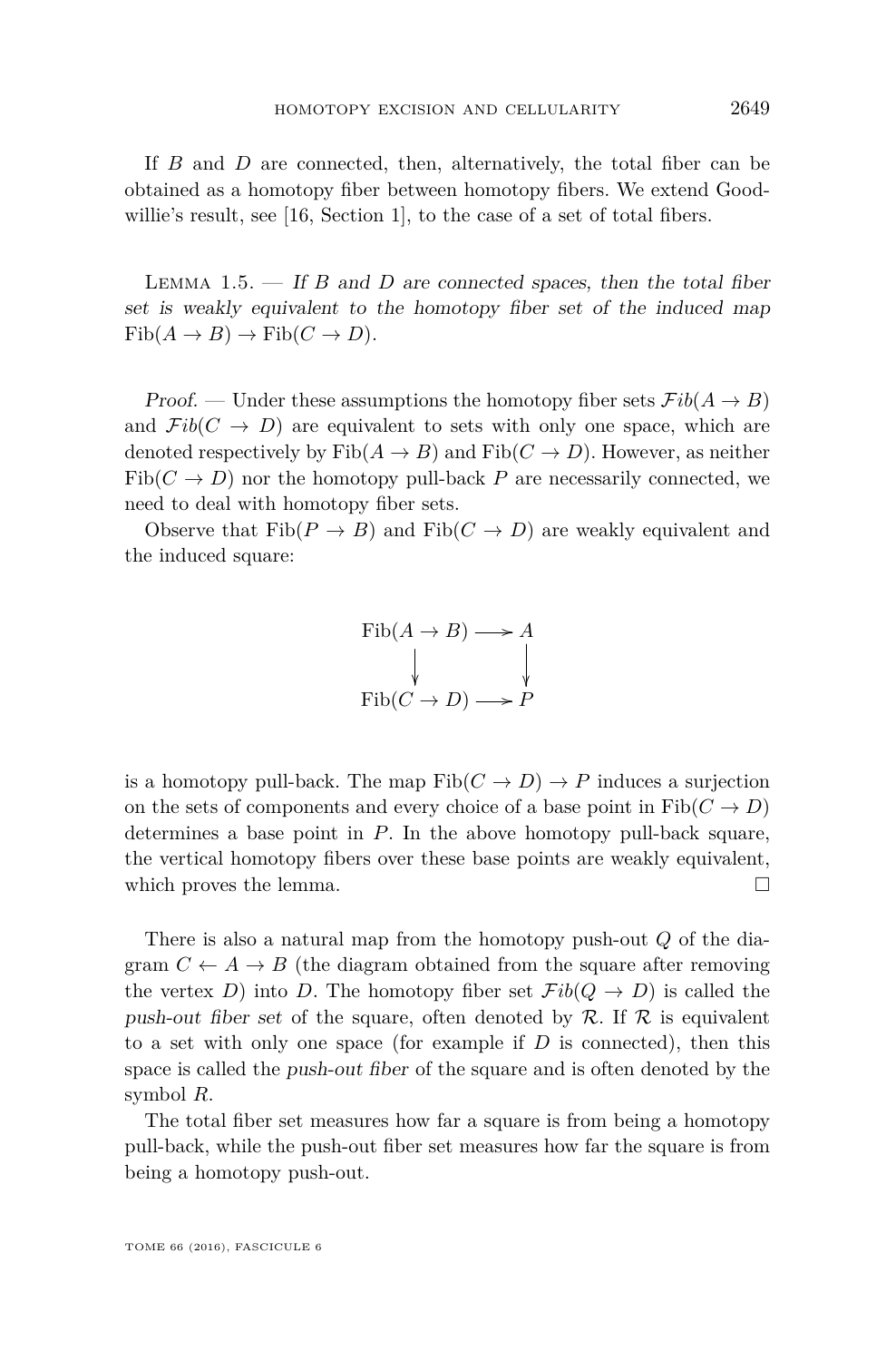#### <span id="page-10-2"></span>**2. The main theorem and examples.**

The most important case we will deal with is that of a homotopy pushout square

(2.1) 
$$
A \xrightarrow{f} B
$$

$$
g \downarrow \qquad \qquad \downarrow h
$$

$$
C \xrightarrow{k} D.
$$

We will refer to this diagram and use the same names for the spaces and maps of such a push-out square throughout the whole article.

<span id="page-10-3"></span>THEOREM 2.1. — Let  $\mathcal T$  be the total fiber set of a homotopy push-out square [\(2.1\)](#page-10-2). Then  $\mathcal{T} > \Omega \mathcal{F}ib(f) * \Omega \mathcal{F}ib(g)$ .

The proof is given in Section [8.](#page-20-0) In order to relate this statement to a more conventional situation, let us state the same result for simply connected and pointed spaces, just like we did in the introduction.

<span id="page-10-0"></span>COROLLARY  $2.2.$  — Consider a homotopy push-out square of pointed and simply connected spaces:

$$
A \xrightarrow{f} B
$$
  
 
$$
g \downarrow \qquad \qquad \downarrow
$$
  
 
$$
C \longrightarrow D
$$

with total fiber *T*. Then  $T > \Omega$  Fib $(f) * \Omega$  Fib $(g)$ .

When we only pay attention to the connectivity of the fibers, we obtain, as a straightforward corollary, the classical triad theorem of Blakers– Massey, [\[2,](#page-24-3) Theorem I], or rather its reformulation by Goodwillie in [\[16,](#page-24-8) Theorem 2.3].

<span id="page-10-1"></span>COROLLARY 2.3. — If, in the homotopy push-out square  $(2.1)$  above,  $Fib(f)$  is *n*-connected and  $Fib(g)$  is *m*-connected for some  $m, n \geq -1$ , then the total fiber set  $\mathcal T$  of the square is  $(m+n)$ -connected.

Proof. — The connectivity assumptions can be reformulated as inequalities  $Fib(f) > S^{n+1}$  and  $Fib(g) > S^{m+1}$ . The claim now follows from  $\Omega S^{n+1} * \Omega S^{m+1} > S^{n+m+1}$  and the fact that the join construction preserves inequalities.  $\Box$ 

In the rest of this section, we give examples illustrating various particular cases of Theorem [2.1.](#page-10-3)

ANNALES DE L'INSTITUT FOURIER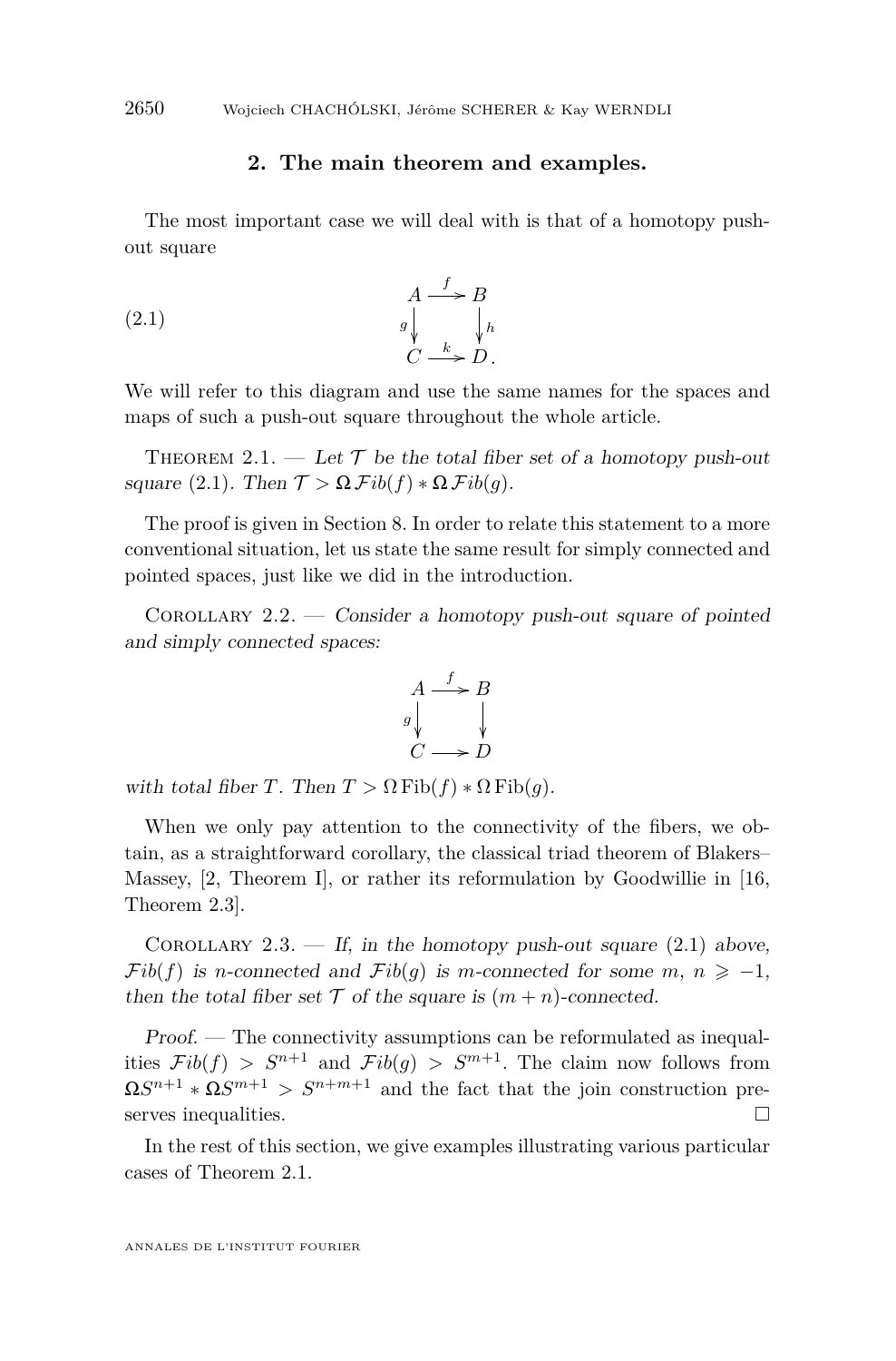Example 2.4. — Let *A* and *B* be connected spaces. Choose base points  $a: \Delta[0] \rightarrow A$  and  $b: \Delta[0] \rightarrow B$  and consider the induced collapse maps  $A \leftarrow A \vee B \rightarrow B$ . These maps fit into the following homotopy push-out square:



This is a typical homotopy push-out with the terminal space being contractible. The total fiber *T* of this square is the homotopy fiber of the inclusion  $A \vee B \hookrightarrow A \times B$  and by Puppe's Theorem [\[21,](#page-24-17) Lemma 2], this is the join  $\Omega A * \Omega B$ . The same theorem allows us to identify  $\text{Fib}(A \lor B \to A) \simeq B \rtimes \Omega A$ and Fib( $A \vee B \rightarrow B$ )  $\simeq A \rtimes \Omega B$ . Thus in this case, the total fiber of the square  $\Omega A * \Omega B$  is a retract of the join

$$
\Omega(B \rtimes \Omega A) * \Omega(A \rtimes \Omega B) \simeq \Omega \operatorname{Fib}(A \lor B \to A) * \Omega \operatorname{Fib}(A \lor B \to B).
$$

The inequality  $T > \Omega$  Fib( $A \lor B \to A$ )  $* \Omega$  Fib( $A \lor B \to B$ ) guaranteed by Theorem [2.1](#page-10-3) is much weaker.

Example  $2.5$  — In the previous example, the total fiber of a homotopy push-out square was first expressed using the homotopy fibers of the horizontal and vertical maps to *D*. This is not to be expected in general as shown by the following example. Let us choose an integral homology equivalence  $X \to Y$ , for example the one described by Whitehead in [\[23,](#page-24-18) Example IV.7.3, where  $Y = S^1$  and X is obtained from  $S^1 \vee S^2$  by attaching a single 3-cell via the attaching map

$$
S^2 \xrightarrow{(2,-1)} S^2 \vee S^2 \hookrightarrow \bigvee_{-\infty}^{\infty} S^2 \simeq \widetilde{S^1 \vee S^2} \to S^1 \vee S^2.
$$

Here the first map has degree 2 on the first sphere and degree  $-1$  on the second one, while the second map is the inclusion on the zeroth and first factors of the infinite wedge. Finally the last map is the universal cover. We then consider the homotopy push-out square

$$
X \xrightarrow{f} S^1
$$
  
\n
$$
g \downarrow \qquad \qquad \downarrow
$$
  
\n
$$
\Delta[0] \longrightarrow \Delta[0].
$$

where f is the first Postnikov section. The join of the loops of the homotopy fibers of  $\Delta[0] \to \Delta[0]$  and  $S^1 \to \Delta[0]$  is contractible, but the total fiber *T* is the universal cover  $\tilde{X}$  of *X*, which is not contractible.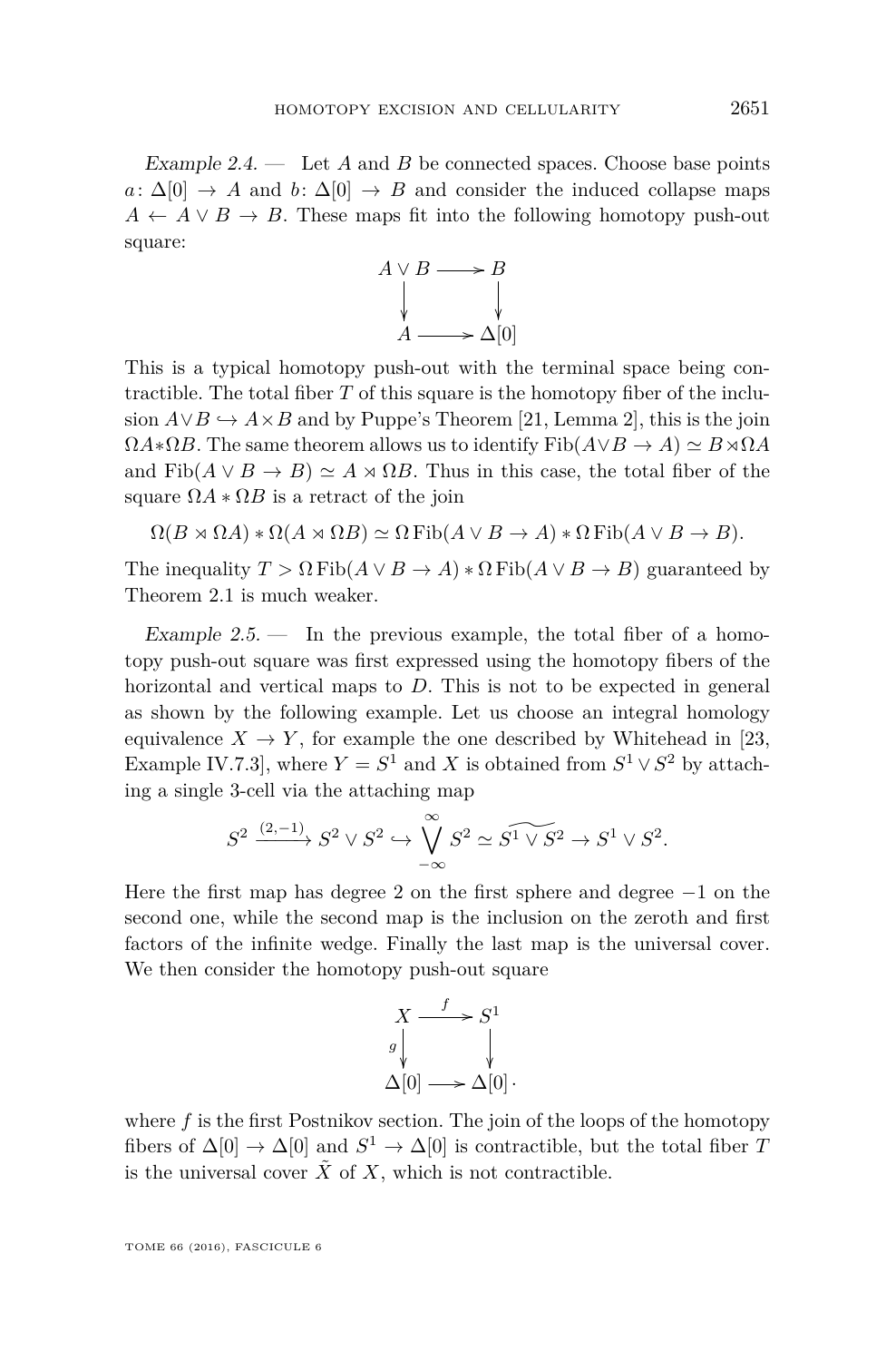The inequality of our main theorem holds, however, since  $\text{Fib}(f) = \tilde{X}$ and  $\text{Fib}(q) = X$ . As  $\Omega \text{Fib}(q)$  is not connected,  $\overline{C(\Omega \text{Fib}(f) * \Omega \text{Fib}(q))}$  $\overline{\mathcal{C}(\Sigma\Omega\tilde{X})}$ , and so  $T=\tilde{X}$  is killed by  $\Omega\operatorname{Fib}(f) * \Omega\operatorname{Fib}(g)$  (see [\[7,](#page-24-15) Corol $lary 3.5(2)$ ].

Our last example illustrates both the necessity to deal with spaces that are not connected and the importance to consider all homotopy fibers at once. It also confirms the usefulness of our convention about  $\Omega S^0 = S^{-1}$ to be able to deal with the borderline cases.

Example 2.6. — Let  $f: S^1 \coprod S^1 \to \Delta[0] \coprod S^1$  be the disjoint union of the collapse map and the identity map. Let  $g: S^1 \coprod S^1 \to S^1$  be the fold map (the identity on both copies of  $S<sup>1</sup>$ ). Consider the homotopy push-out diagram



The homotopy pull-back *P* is the disjoint union  $(S^1 \times \Delta[2]) \coprod (S^1 \times S^1)$ and the total fiber set  $\mathcal T$  consists of a contractible space and  $\Omega S^1$ .

The homotopy fiber set  $\mathcal{F}ib(f)$  in this example is equivalent to  $\{S^1, \Delta[0]\},$ whereas  $\mathcal{F}ib(g)$  is equivalent to  $\{S^0\}$ . Thus the join  $\Omega \mathcal{F}ib(f) * \Omega \mathcal{F}ib(g)$ is equivalent to the set  $\{\Omega S^1, \Delta[0]\}\$ . Since  $\{\Omega S^1, \Delta[0]\} > S^0$ , our Blakers– Massey Theorem tells us here that the total fiber set is killed by  $S^0$ , i.e. every space in the total fiber set is non-empty.

#### <span id="page-12-1"></span>**3. Reduction to connected** *D* **and horizontal fibers.**

The aim of this section is to prove the following acyclic inequality between horizontal fibers in a homotopy push-out square. It is a generalization of [\[7,](#page-24-15) Theorem 3.4(1)] to non-connected spaces. The same argument used in the proof of this proposition will be used in the proof of Theorem [2.1](#page-10-3) to reduce it to the case where *D* is a connected space. Thus, we see this section as an important step along the way to our main result, but the reader is invited to skip it on first reading if desired.

<span id="page-12-0"></span>PROPOSITION 3.1. — For a homotopy push-out square  $(2.1)$ , we have  $Fib(k: C \rightarrow D) > Fib(f: A \rightarrow B)$ . In particular  $\Omega \Sigma X > X$  for any space *X*.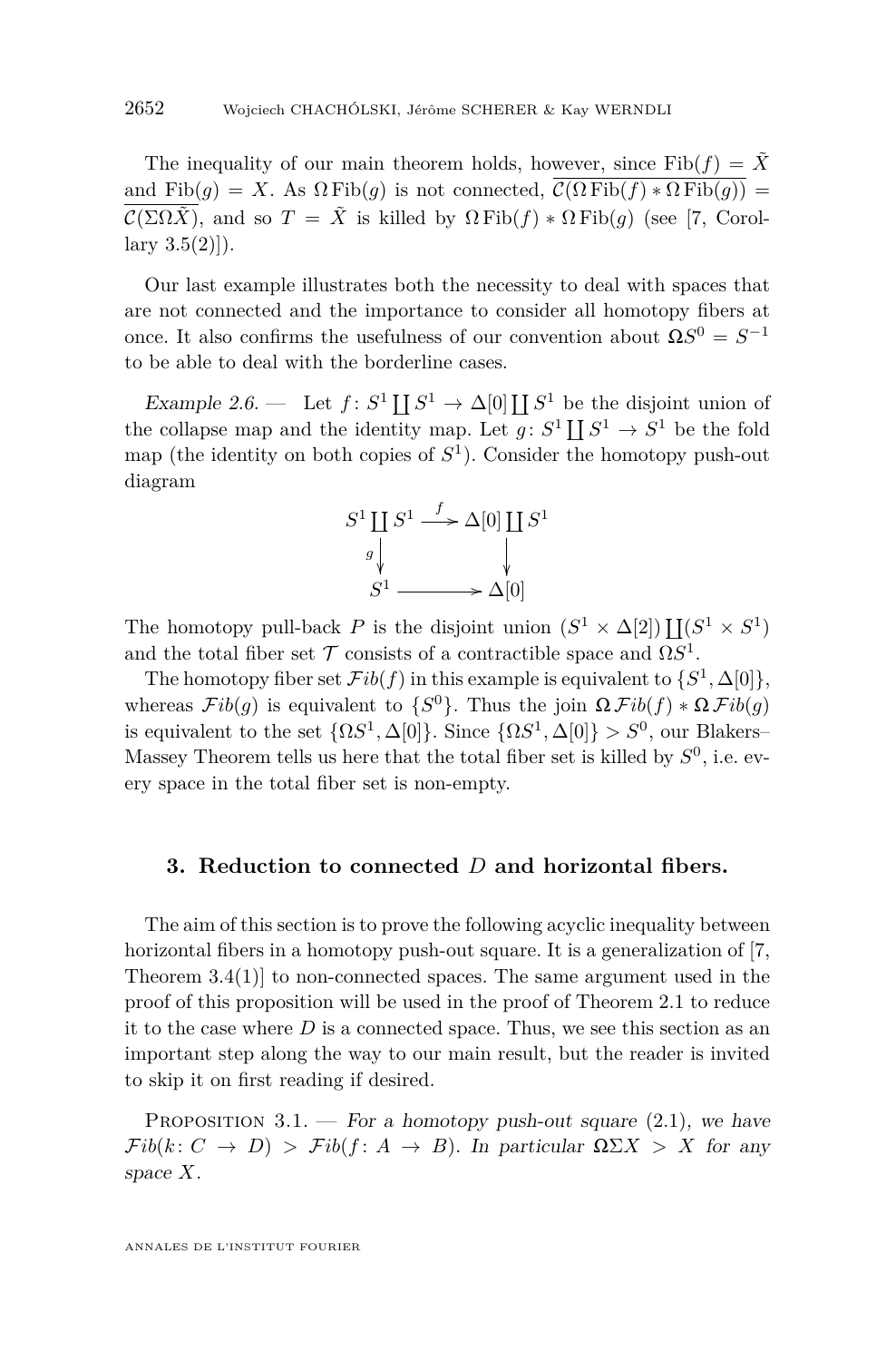Proof.  $\overline{\phantom{a}}$  If *D* is empty, then the whole square [\(2.1\)](#page-10-2) consists of empty spaces and there is nothing to check. Assume that *D* is non-empty. For *d* in  $\pi_0 D$  define  $B_0 \subset B$ ,  $C_0 \subset C$  and  $A_0 \subset A$  to be the preimages of the connected component  $D_d$  corresponding to *d* along *h*, *k* and *hf* respectively. In this way we obtain a homotopy push-out square:

<span id="page-13-0"></span>
$$
\begin{array}{ccc}\n & A_0 \xrightarrow{f_0} B_0 \\
\downarrow^{g_0} & \downarrow^{h_0} \\
C_0 \xrightarrow{k_d} D_d\n\end{array}
$$

where the maps are the restrictions of the corresponding maps from  $(2.1)$ . The fibers of the maps in [\(2.1\)](#page-10-2) are the sums over  $\pi_0 D$  of the corresponding fibers of the square [\(3.1\)](#page-13-0) and the same is true for total fibers. Therefore, the inequality we are looking for holds for the square [\(2.1\)](#page-10-2) if and only if, for every connected component *d* in  $\pi_0 D$ , the same inequality holds for the square  $(3.1)$ . We can thus assume that *D* is not only non-empty but also connected.

Connectedness of *D* implies  $\pi_0 f : \pi_0 A \to \pi_0 B$  is an epimorphism. If  $\pi_0 f$ is not a bijection, then one of the fibers in  $Fib(f)$  has more that one component. In this case the desired inequality holds as any non-empty space is killed by a space with more than one component (see Example [1.2.](#page-6-1)(2)). We can thus assume that  $\pi_0 f : \pi_0 A \to \pi_0 B$  is a bijection. Next, think about the maps  $\pi_0 f : \pi_0 A \to \pi_0 B$  and  $\pi_0 g : \pi_0 A \to \pi_0 C$  as functors between discrete categories and form the Grothendieck construction ([\[10,](#page-24-19) Section 38]):

$$
I := \mathrm{Gr}(\pi_0 C \xleftarrow{\pi_0 g} \pi_0 A \xrightarrow{\pi_0 f} \pi_0 B)
$$

Define two functors  $F, G: I \to$  Spaces as follows. On objects:

$$
F(i) := \begin{cases} C_c & \text{if } i = c \in \pi_0 C \\ A_a & \text{if } i = a \in \pi_0 A \\ A_a & \text{if } i = \pi_0 f(a) \in \pi_0 B \end{cases} \qquad G(i) := \begin{cases} C_c & \text{if } i = c \in \pi_0 C \\ A_a & \text{if } i = a \in \pi_0 A \\ B_b & \text{if } i = b \in \pi_0 B \end{cases}
$$

On morphisms, the maps  $F(a \to \pi_0 g(a))$ ,  $G(a \to \pi_0 g(a))$ :  $A_a \to C_{\pi_0 g(a)}$ are equal and given by the restriction of  $g$  to the component  $A_a$ , the map  $F(a \to \pi_0 f(a))$ :  $A_a \to A_a$  is set to be the identity, and finally the map  $G(a \to \pi_0 f(a))$ :  $A_a \to B_{\pi_0 f(a)}$  to be the restriction of *f*. Note that the identity maps and the restrictions of *f* define a natural transformation  $\phi: F \to G$ . In this way we obtain two functors *F* and *G* whose values are connected, and a natural transformation  $\phi: F \to G$  for which Fib( $\phi_i$ ) is either contractible or is a retract of a space in  $\mathcal{F}ib(f)$ . These fibers belong therefore to  $\mathcal{C}(\mathcal{F}ib(f))$  and we can then use [\[5,](#page-24-20) Theorem 9.1] to conclude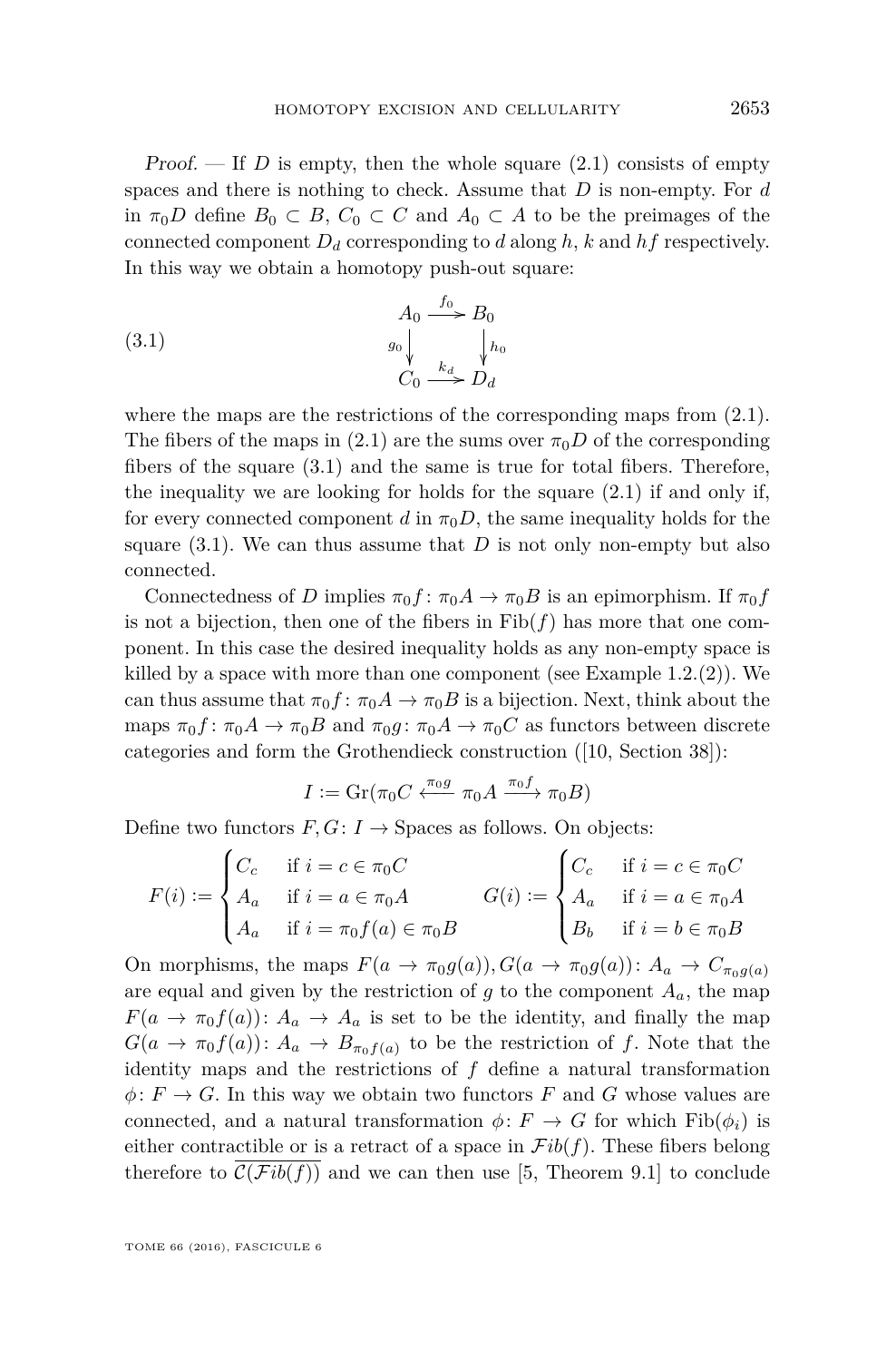that  $\mathcal{F}ib(\text{hocolim}_{I}\phi) > \mathcal{F}ib(f)$ . Since the map hocolim<sub>I</sub> $\phi$  is weakly equivalent to  $k: C \to D$ , we get the inequality we aimed to prove.

#### **4. Reduction to contractible** *D*

Homotopy push-out diagrams in which the terminal object is contractible are easier to handle because the homotopy pull-back one needs to form in order to compute the total fiber is simply a product. The aim of this section is to reduce the Blakers–Massey theorem to this situation, which Klein and Peter call a fake wedge in [\[18\]](#page-24-21).

<span id="page-14-1"></span>PROPOSITION  $4.1.$  If in the homotopy push-out square  $(2.1)$  the space *D* is connected, then the spaces  $\text{Fib}(hf)$ ,  $\text{Fib}(h)$ , and  $\text{Fib}(k)$  fit into a homotopy push-out square:

<span id="page-14-0"></span>(4.1)  
\n
$$
\begin{array}{ccc}\n\text{Fib}(hf) & \xrightarrow{f'} & \text{Fib}(h) \\
\downarrow & & \downarrow \\
\text{Fib}(k) & \xrightarrow{\quad} \Delta[0]\n\end{array}
$$

with the following properties:

- $Fib(f')$  is equivalent to  $Fib(f)$ ;
- $Fib(g')$  is equivalent to  $Fib(g)$ ;
- the total fiber set  $\mathcal{T}'$  of [\(4.1\)](#page-14-0) is equivalent to the total fiber set  $\mathcal{T}$ of [\(2.1\)](#page-10-2).

Proof. — Choose a fibration  $P \rightarrow D$  with contractible P and pull-back the square [\(2.1\)](#page-10-2) along this map to form the following commutative cube:



According to Mather's second Cube Theorem [\[19,](#page-24-22) Theorem 25], the face in this cube containing  $f'$  and  $g'$  is a homotopy push-out square. Since  $P$  is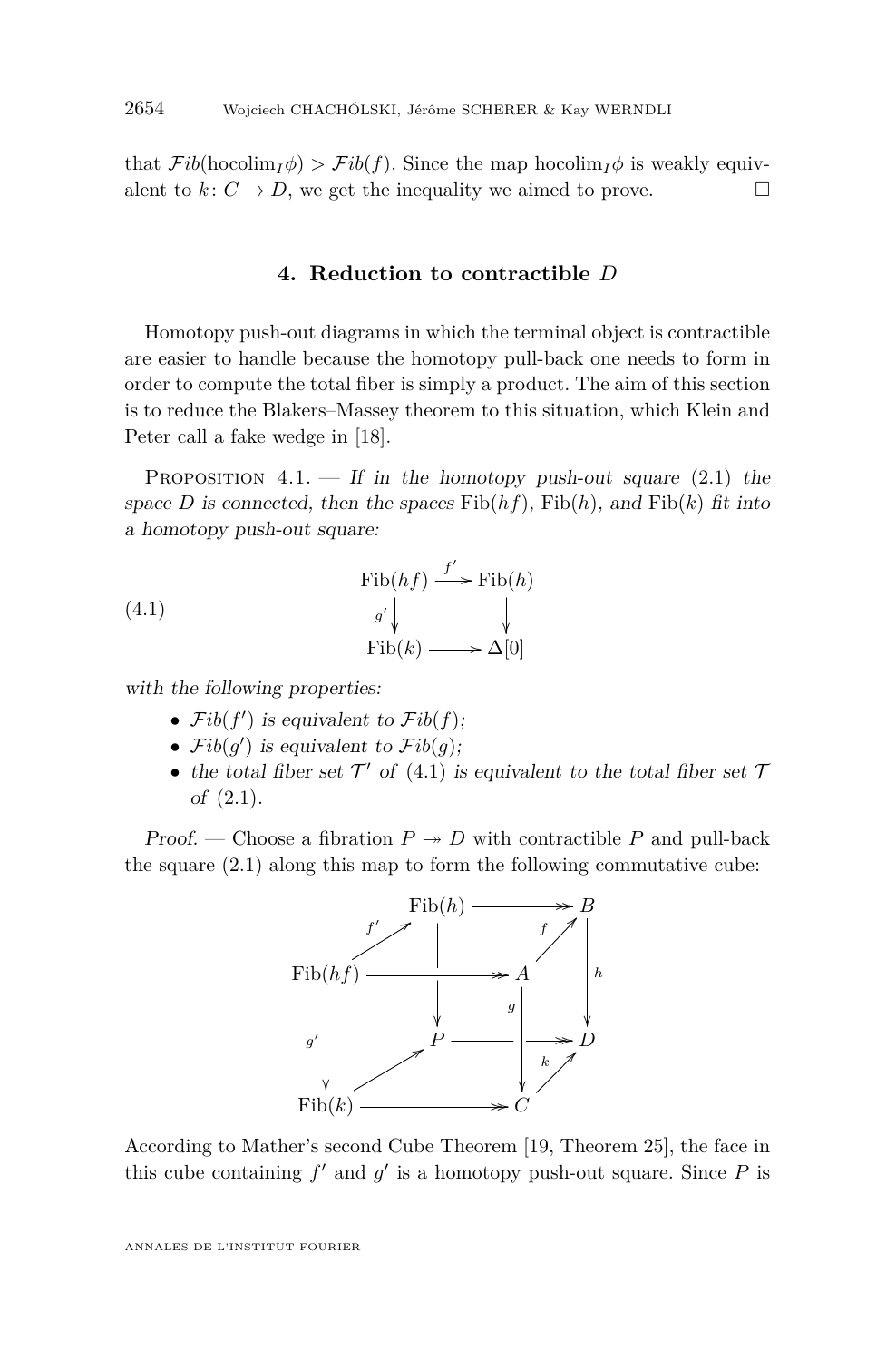contractible, the square:

$$
\text{Fib}(hf) \xrightarrow{f'} \text{Fib}(h)
$$
\n
$$
g' \downarrow \qquad \qquad \downarrow
$$
\n
$$
\text{Fib}(k) \longrightarrow \Delta[0]
$$

is a homotopy push-out. As the map  $P \rightarrow D$  induces an epimorphism on  $\pi_0$ , so do the maps  $\text{Fib}(h) \rightarrow C$  and  $\text{Fib}(k) \rightarrow B$ . This implies that the set  $Fib(f)$  is equivalent to  $Fib(f')$  and  $Fib(g)$  is equivalent to  $Fib(g')$ . Exactly the same argument gives an equivalence between the total fiber set of the former square with the total fiber set  $\mathcal T$  of the square [\(2.1\)](#page-10-2).

#### **5. Cofibrations**

Consider a map  $A \to X$  to a connected space X and its homotopy fiber F. In this section, we give an estimate for the total fiber set  $\mathcal T$  of the following homotopy push-out square:

$$
\begin{array}{ccc}\n & A \longrightarrow X \\
 & \downarrow & \downarrow \\
 & C A \longrightarrow X/A\n\end{array}
$$
\n
$$
(5.1)
$$

<span id="page-15-0"></span>PROPOSITION  $5.1.$  — If *X* is a connected space, then the total fiber set  $\mathcal{T} > \big\{\Omega F \ast \Omega F,\, \Omega (F \ast \Omega X)\big\}.$ 

Proof. — If *F* is not connected then  $\Omega F * \Omega F$  is the empty space by our convention (see Subsection [1.6\)](#page-7-0) and the claim is trivial. So we assume that  $F$  is connected. This implies that  $A$  is also connected, and then so is *X/A*. Hence a choice of a base point in *F* turns this situation into a pointed one. The total fiber set  $\mathcal T$  is then the homotopy fiber of the induced map  $\alpha \colon F \to \Omega(X/A)$ , which factors through  $\eta \colon F \to \Omega \Sigma F$  as  $\alpha = (\Omega \alpha^{\sharp}) \circ \eta$ , where  $\alpha^{\sharp}$ :  $\Sigma F \to X/A$  is the adjunct of  $\alpha$  (see [1.6\)](#page-7-0). Using Lemma [1.3.](#page-7-2)(2), we then obtain  $\mathcal{T} = \mathcal{F}ib(\alpha) = \mathcal{F}ib((\Omega \alpha^{\sharp}) \circ \eta) > \mathcal{F}ib(\Omega \alpha^{\sharp}) \cup \mathcal{F}ib(\eta)$ .

According to [1.4,](#page-8-1)  $\text{Fib}(\eta) > \Omega F * \Omega F$ . The adjunct map  $\alpha^{\sharp}$  fits into the following commutative diagram, where all the squares are homotopy pushouts:

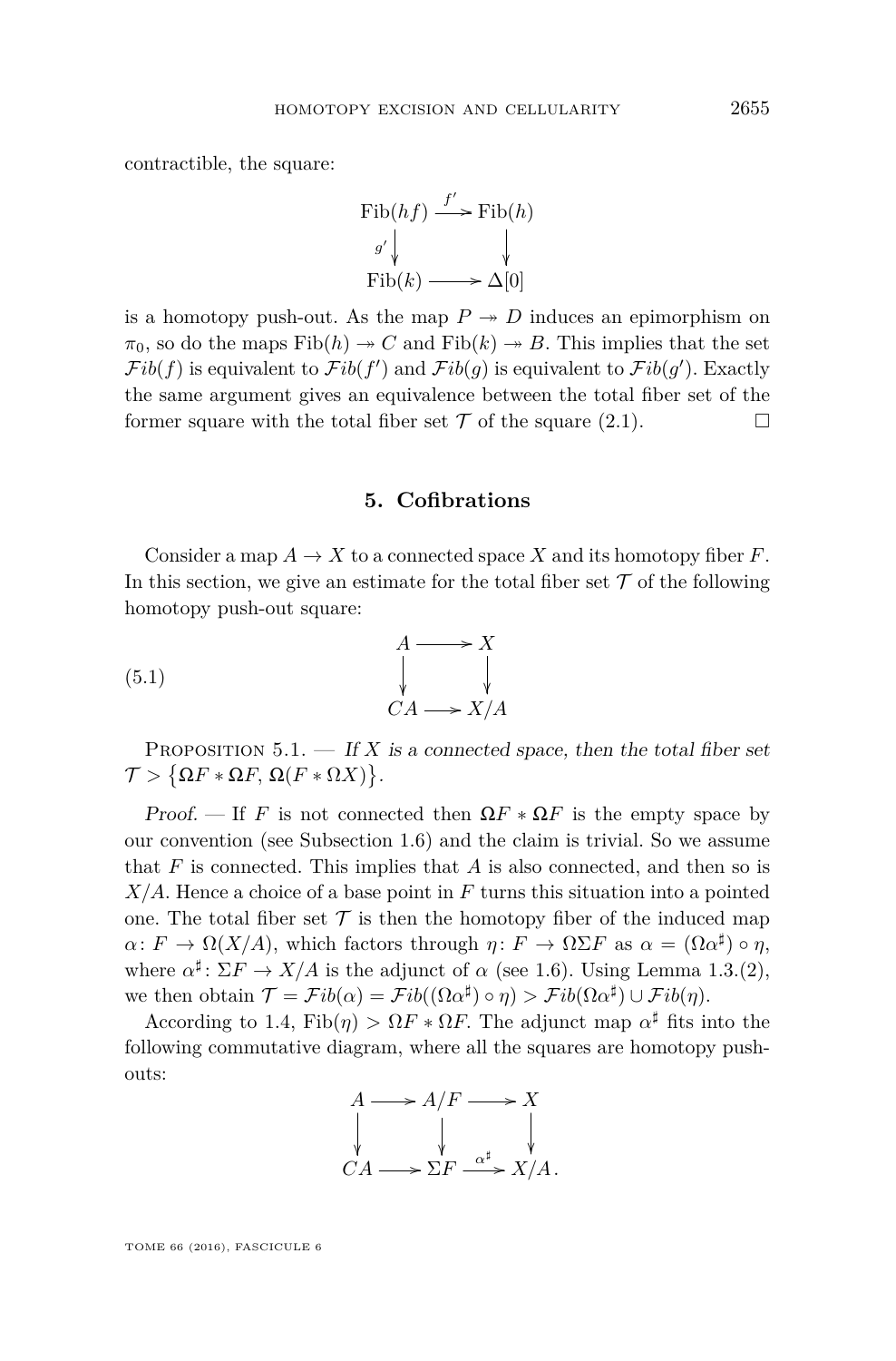By Proposition [3.1,](#page-12-0)  $\text{Fib}(\alpha^{\sharp})$  >  $\text{Fib}(A/F \rightarrow X) \simeq F * \Omega X$  which yields  $\text{Fib}(\Omega \alpha^{\sharp}) > \Omega(F \ast \Omega X)$ . These two relations give the desired inequality.  $\square$ 

#### **6. A rough estimate**

In this section, we obtain a first, rather rough estimate for the total fiber. By combining this seemingly weak estimate with our results for cofibration sequences, we will be able to prove Theorem [2.1](#page-10-3) in Section [8.](#page-20-0)

Throughout this section let us fix a homotopy push-out square of the form:



In the case *B* is connected we use the symbol  $F \to A$  to denote the homotopy fiber map of *f* over the unique component of *B* (see [1.3\)](#page-5-0). Similarily, if *C* is connected we use the symbol  $G \to A$  to denote the homotopy fiber map of *g* over the unique component of *C*. The total fiber set  $\mathcal T$  of the square above is by definition the homotopy fiber set of the map  $(f, g): A \to B \times C$ . By Lemma [1.5,](#page-9-0) when *B* is connected, this total fiber set can be alternatively described as the homotopy fiber set of the map  $\alpha: F \to C$  which is the composite of the homotopy fiber map  $F \to A$  and g.

<span id="page-16-0"></span>LEMMA  $6.1.$  – If *B* and *C* are connected, then the homotopy cofiber  $C/F$  of the map  $\alpha: F \to C$  is killed by  $F * \Omega B$ . In particular,  $C/F$  is 2-connected if *F* is 1-connected.

Proof. — We have a homotopy push-out square

$$
A/F \longrightarrow B
$$
  
\n
$$
\downarrow \qquad \qquad \downarrow
$$
  
\n
$$
C/F \longrightarrow \Delta[0].
$$

Therefore, we infer from Proposition [3.1](#page-12-0) that *C/F* is killed by the homotopy fiber Fib $(A/F \rightarrow B) \simeq F * \Omega B$ . If *F* is 1-connected and *B* is connected, this join is 2-connected.

Here is our "rough estimate". The roughness of this cellular inequality comes from the fact that it only involves one of the fibers. As we know from the classical version of the Blakers–Massey Theorem, the connectivity of the total fiber should be related to the sum of the connectivities of both fibers.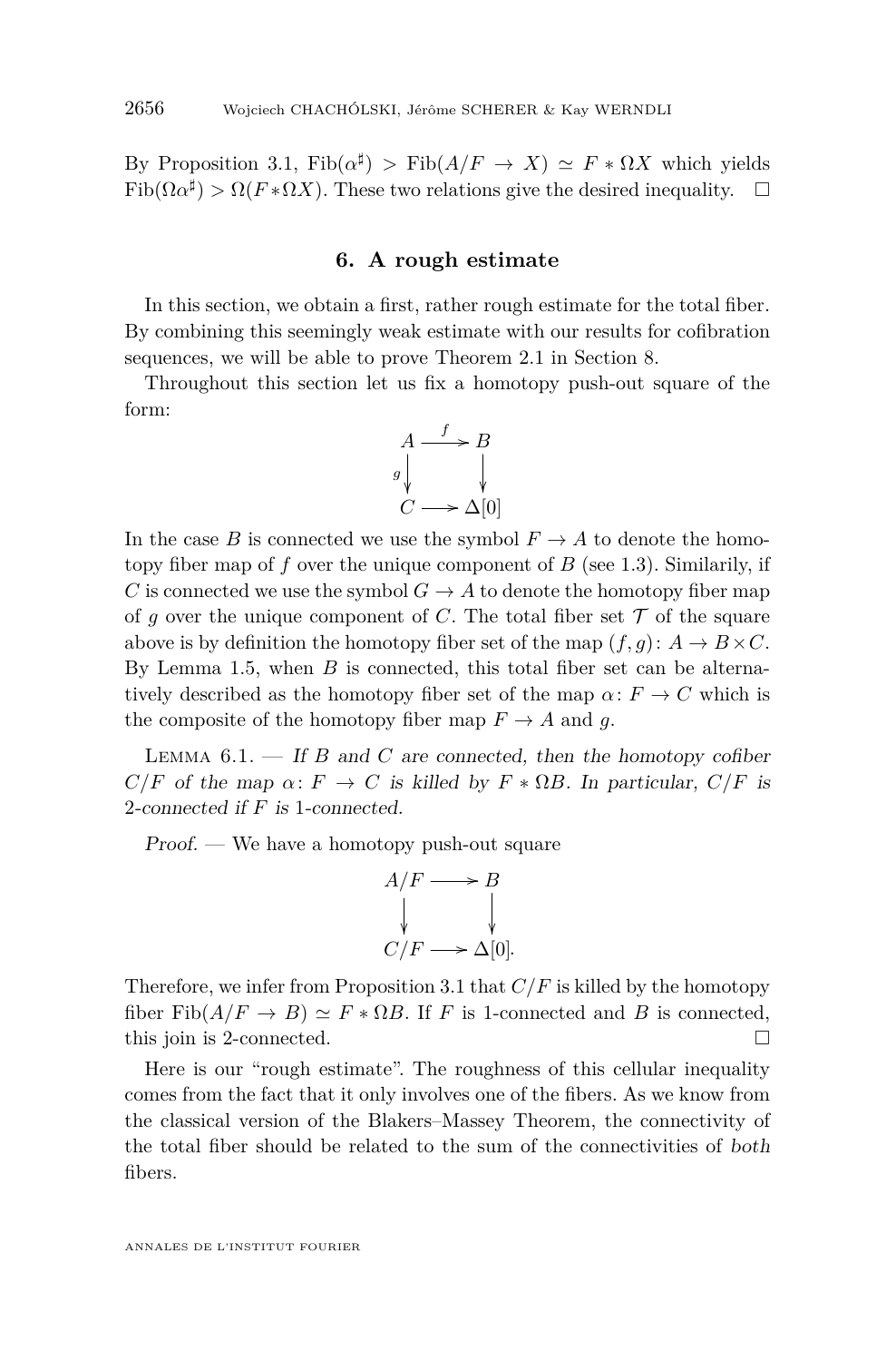<span id="page-17-0"></span>PROPOSITION 6.2. — If *B* and  $\mathcal T$  are connected, then  $\mathcal T > \Sigma \Omega F$ .

Proof. — If  $\Omega F$  is not connected, then it is either empty or contains  $S^0$ as a retract. In the first case,  $\Sigma \Omega F = S^0$  and  $\mathcal{T} > \Sigma \Omega F$  is clear, as any space in  $\mathcal T$  is connected and hence non-empty. If  $S^0$  is a retract of  $\Omega F$ , then *S*<sup>1</sup> is a retract of ΣΩ*F* and hence  $\mathcal{T} > \Sigma \Omega F$  follows from the assumption that all the spaces in  $\mathcal T$  are connected (see Example [1.2.](#page-6-1)(3)).

Let us assume that  $\Omega F$  is connected and that, therefore,  $F$  is 1-connected. This implies that *A* is connected. Moreover, according to Proposition [3.1,](#page-12-0)  $C > F$  and so *C* is 1-connected. By Lemma [6.1,](#page-16-0) we also know  $C/F > S^3$ . The total fiber set  $\mathcal T$  here consists of a single space  $T$ , which is equivalent to the homotopy fiber of the map  $\alpha: F \to C$  by Lemma [1.5.](#page-9-0) This map fits into the following commutative diagram:



where:

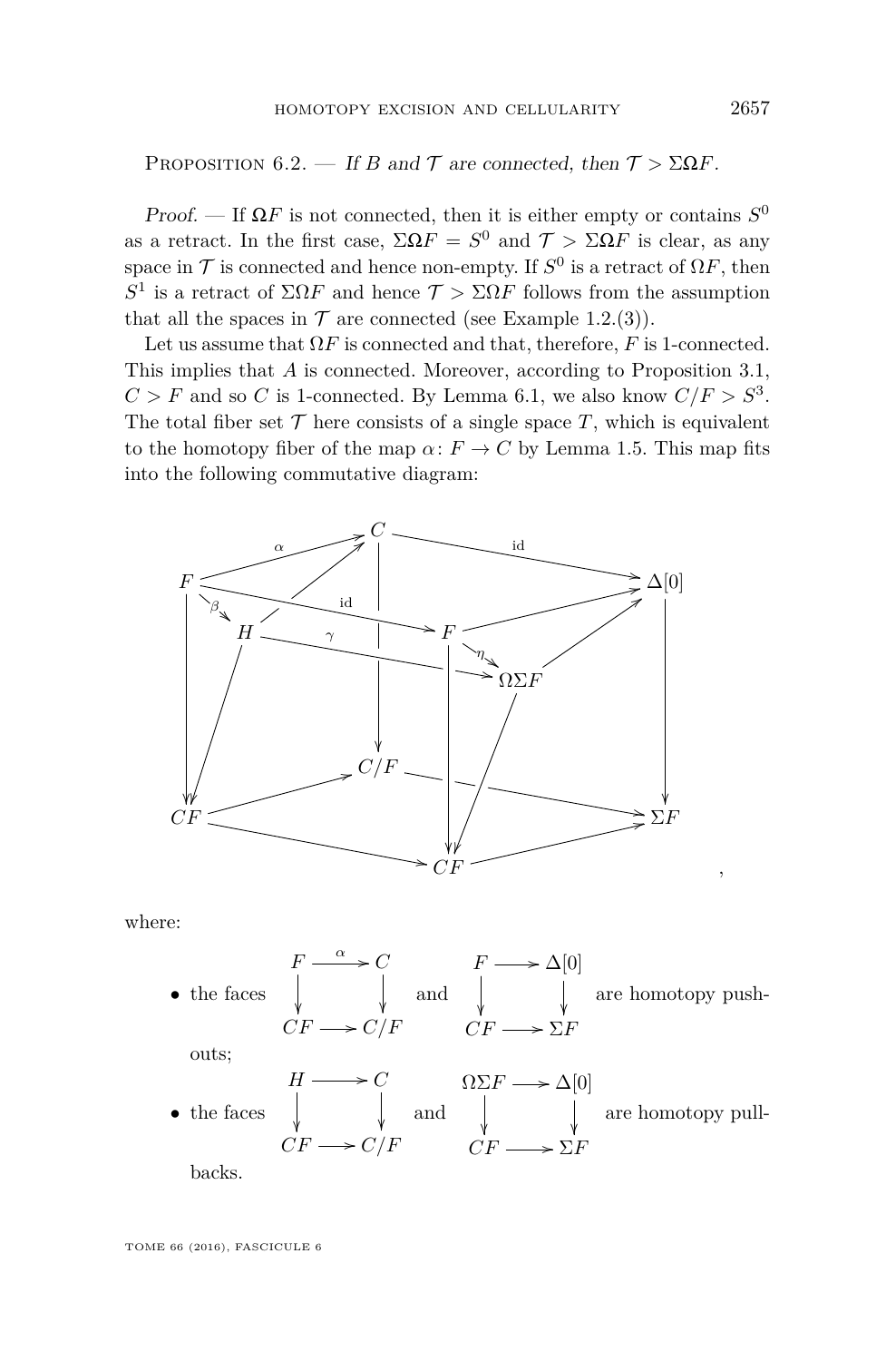In this way, we expressed  $\alpha: F \to C$  as a composition of  $\beta: F \to H$  and  $H \rightarrow C$ , which gives (see [1.3\)](#page-7-2):

$$
T = \text{Fib}(\alpha \colon F \to C) > \text{Fib}(\beta \colon F \to H) \cup \text{Fib}(H \to C).
$$

To prove the proposition, it is then enough to show that both fiber sets Fib( $H \to C$ ) and Fib( $\beta: F \to H$ ) are killed by  $\Sigma \Omega F$ . That is what we are going to do.

We start with  $\text{Fib}(H \to C)$ . Note that we have the following sequence of relations:

$$
\mathrm{Fib}(H \to C) \stackrel{(a)}{\simeq} \Omega(C/F) \stackrel{(b)}{>} \Omega(F * \Omega B) \stackrel{(c)}{>} \Omega \Sigma F \stackrel{(d)}{>} F \stackrel{(e)}{>} \Sigma \Omega F,
$$

where the weak equivalence  $(a)$  is a consequence of the fact that the relevant square is a homotopy pull-back; the inequality (*b*) follows from Lemma [6.1;](#page-16-0) connectedness of *B* gives (*c*); Proposition [3.1](#page-12-0) gives (*d*); and finally (*e*) is a consequence of the fact that *F* is connected (see for example [\[7,](#page-24-15) Corollary 3.5]).

It remains to show that  $\text{Fib}(\beta: F \to H) > \Sigma \Omega F$ . The space *H* is the homotopy fiber of the cofiber map  $C \to C/F$  and hence  $H > F$  (see Proposi-tion [3.1\)](#page-12-0). Thus *H* is also 1-connected and consequently, Fib( $\gamma$ :  $H \to \Omega \Sigma F$ ) is a connected space. According to the diagram above, the composition of *β*: *F* → *H* and  $γ$ : *H* →  $ΩΣF$  is the James map *η*: *F* →  $ΩΣF$ . The fibers of these three maps therefore fit into a fibration sequence

$$
Fib(\beta: F \to H) \to Fib(\eta: F \to \Omega \Sigma F) \to Fib(\gamma: H \to \Omega \Sigma F).
$$

We just have argued that the base in this fibration is connected. As *F* is 1-connected, so is the total space in this fibration. We can therefore form a new fibration sequence

$$
\Omega \operatorname{Fib}(\gamma: H \to \Omega \Sigma F) \to \operatorname{Fib}(\beta: F \to H) \to \operatorname{Fib}(\eta: F \to \Omega \Sigma F).
$$

By Lemma [1.4,](#page-8-1)  $\text{Fib}(n: F \to \Omega \Sigma F) > \Omega F * \Omega F \simeq \Sigma(\Omega F \wedge \Omega F)$ . Since  $\Omega F$  is connected,  $\Sigma(\Omega F \wedge \Omega F) > \Sigma \Omega F$ . These two inequalities give an estimation for the base of the above fibration sequence: Fib $(\eta: F \to \Omega \Sigma F) > \Sigma \Omega F$ . Once we show  $\Omega$  Fib( $\gamma$ : *H*  $\rightarrow$   $\Omega$ Σ*F*)  $>$  Σ $\Omega$ *F*, the desired inequality will follow.

Note that  $\text{Fib}(\gamma: H \to \Omega \Sigma F)$  is the total fiber of the homotopy push-out square



ANNALES DE L'INSTITUT FOURIER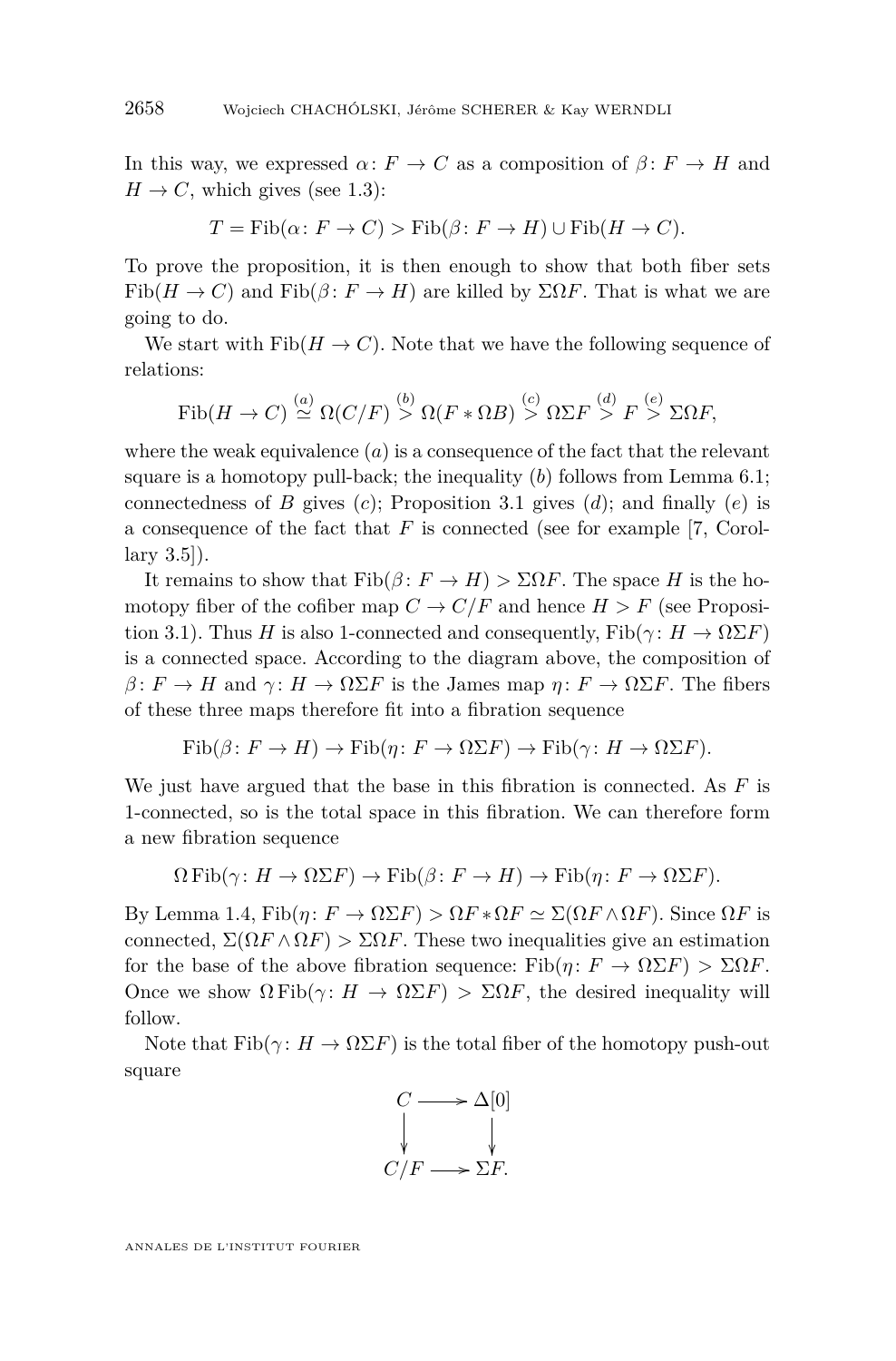By Proposition [5.1,](#page-15-0) this fiber is killed by  $\{ \Omega H \ast \Omega H, \Omega(H \ast \Omega(C/F)) \}$ . Recall that  $H > F > S^2$  and  $C/F > S^3$  (see Lemma [6.1\)](#page-16-0). These inequalities imply

$$
\text{Fib}(\gamma: H \to \Omega \Sigma F) > \{ \Omega F \ast \Omega F, \Omega (F \ast S^2) \} > \{ \Sigma^2 \Omega F, \Omega \Sigma^3 F \}.
$$

Since  $\Omega \Sigma^3 F > \Sigma^2 \Omega F$ , we obtain  $\text{Fib}(\gamma: H \to \Omega \Sigma F) > \Sigma^2 \Omega F$ . By looping this inequality, we finally get  $\Omega$  Fib( $\gamma$ :  $H \to \Omega \Sigma F$ ) >  $\Omega \Sigma^2 \Omega F > \Sigma \Omega F$ .  $\Box$ 

Compared to the classical Blakers–Massey Theorem, the previous result might seem too strong. This is because our claim at the beginning of this section – that we would use only one fiber – was not entirely honest. We have used the fiber *G* implicitly in assuming that *B* is connected (implying that so is  $G$ ), which allowed us to pick up a suspension for the inequality  $\mathcal{T} > \Sigma \Omega F$ . For a non-connected *B*, one can only establish  $\mathcal{T} > \Omega Fib(f)$ , as the following example shows.

Example 6.3. — Let  $n \geq 0$  and  $x: \Delta[0] \to S^n$  be a base point. Consider the following homotopy push-out square

$$
S^n \coprod_{\lambda} \Delta[0] \longrightarrow \Delta[0] \coprod_{\lambda} \Delta[0]
$$

$$
S^n \longrightarrow \Delta[0],
$$

where the left vertical map is given by the identity on  $S<sup>n</sup>$  and *x* on  $\Delta[0]$ and the top horizontal map is the coproduct of the unique maps into  $\Delta[0]$ . Thus the homotopy fiber set  $\mathcal F$  of the top horizontal map is equivalent to  $\{S^n, \Delta[0]\}.$  The total fiber set  $\mathcal T$  of this square is however equivalent to  $\{\Omega S^n, \Delta[0]\}.$  Thus in this case it is not true that  $\mathcal{T} > \Sigma \Omega \mathcal{F}$ , even though, for  $n > 2$ , every total fiber in  $\mathcal T$  is connected.

#### **7. Connectivity of the total fiber**

Before we proceed to the proof of the "acyclic Blakers–Massey Theorem", we first need to establish a relationship between the connectivity of the fibers of the maps in a homotopy push-out square and the connectivity of its total fiber in order to be able to use Proposition [6.2.](#page-17-0)

<span id="page-19-0"></span>PROPOSITION  $7.1.$  — Let us assume that in the homotopy push-out square [\(2.1\)](#page-10-2) the spaces  $B, C, D, F =$  Fib( $f$ ) and  $G =$  Fib( $g$ ) are connected. Then the total fiber set  $\mathcal T$  of this square consists of a single space which is connected.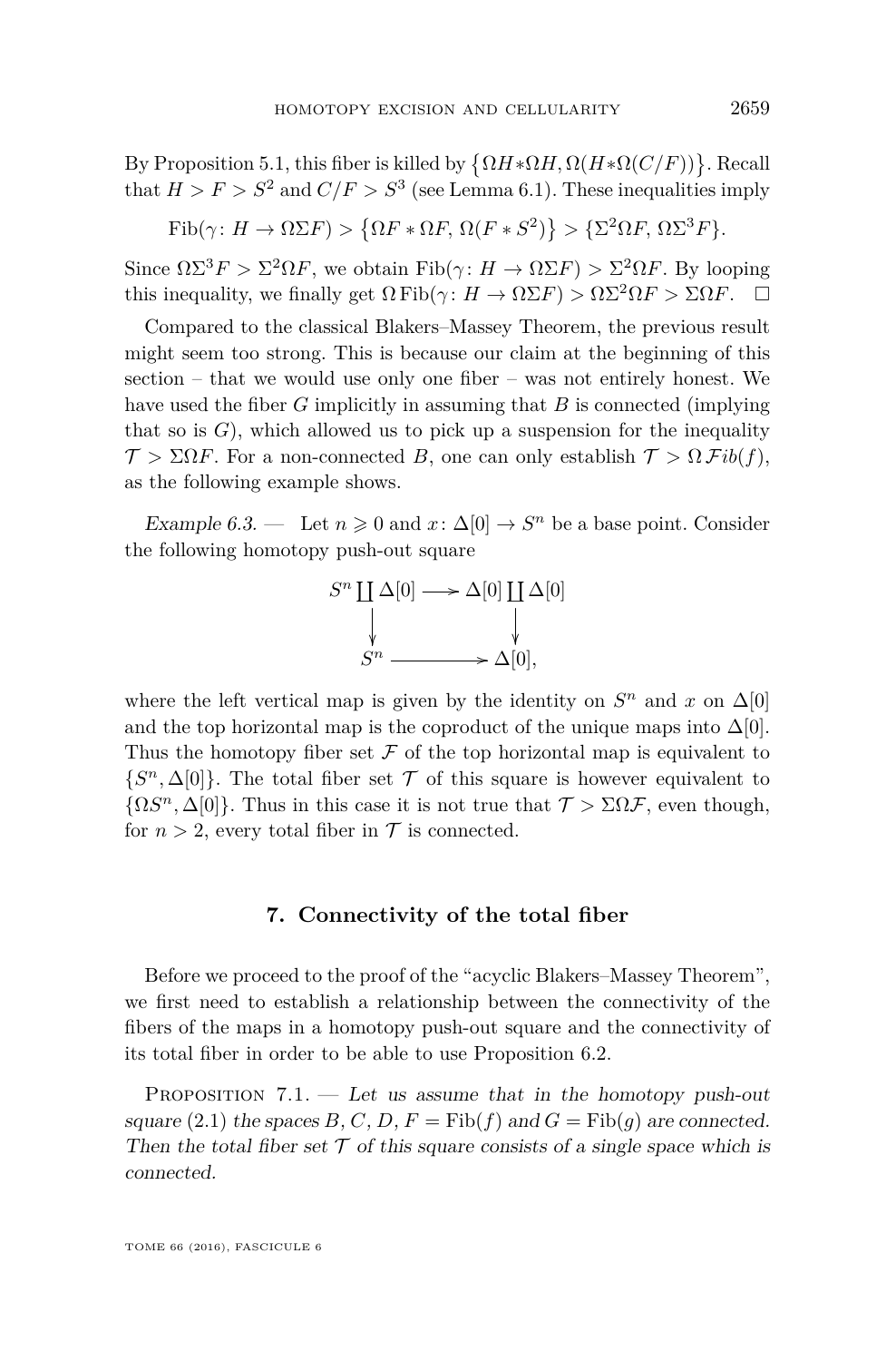Proof. — The connectivity assumptions imply that the homotopy pullback of the diagram  $C \to D \leftarrow B$  is connected and hence the total fiber set  $\mathcal T$  consists of one space  $T$ . Using Proposition [4.1,](#page-14-1) we assume, without loss of generality, that *D* is contractible. Now, the maps  $f_* : \pi_1(A) \to \pi_1(B)$  and  $g_* : \pi_1(A) \to \pi_1(C)$  are surjective by connectedness of *F* and *G*. Using the long exact homotopy sequence for  $T \to A \to B \times C$ , we need to show that  $(f_*, g_*)$ :  $\pi_1(A) \to \pi_1(B) \times \pi_1(C)$  is surjective. But  $\pi_1(B) *_{\pi_1(A)} \pi_1(C)$  is the trivial group by the Seifert-van Kampen Theorem and the claim follows from the following lemma.

We include the proof of the following group theoretical result, which is probably well-known.

LEMMA  $7.2.$  — Given a push-out diagram in the category of groups



with  $\phi$  and  $\psi$  surjective, the homomorphism  $(\phi, \psi) : G \to H \times K$  is surjective, too.

Proof. — Writing  $M = \text{Ker } \phi$ ,  $N = \text{Ker } \psi$  and identifying  $H \cong G/M$ ,  $K \cong G/N$ , we can reformulate the hypothesis  $H *_G K \cong G/(M \nabla N) \cong 1$ as  $M \nabla N = G$ , where  $M \nabla N$  is the normal closure of  $M \cup N$  in *G*. But *M* and *N* are normal subgroups and so  $G = M \nabla N = MN$ . By the second isomorphism theorem then  $G/M = (MN)/M \cong N/(M \cap N)$ and likewise  $G/N \cong M/(M \cap N)$ , so that both  $\phi \colon N \to G/M \cong H$  and  $\psi: M \to G/N \cong K$  are surjective. Finally, this implies the surjectivity of  $(\phi, \psi): G \to H \times K$  because if  $(h, k) \in H \times K$ , we find  $n \in N$ ,  $m \in M$  such that  $\phi(n) = h$ ,  $\psi(m) = k$  and thus  $(\phi, \psi)(nm) = (h, 1)(1, k) = (h, k)$ .

#### **8. The proof of Theorem [2.1](#page-10-3)**

<span id="page-20-0"></span>This section is devoted to the proof of Theorem [2.1.](#page-10-3) Recall that we are investigating the total fiber of a homotopy push-out square:

(8.1) 
$$
A \xrightarrow{f} B
$$

$$
g \downarrow \qquad \qquad \downarrow h
$$

$$
C \xrightarrow{k} D
$$

ANNALES DE L'INSTITUT FOURIER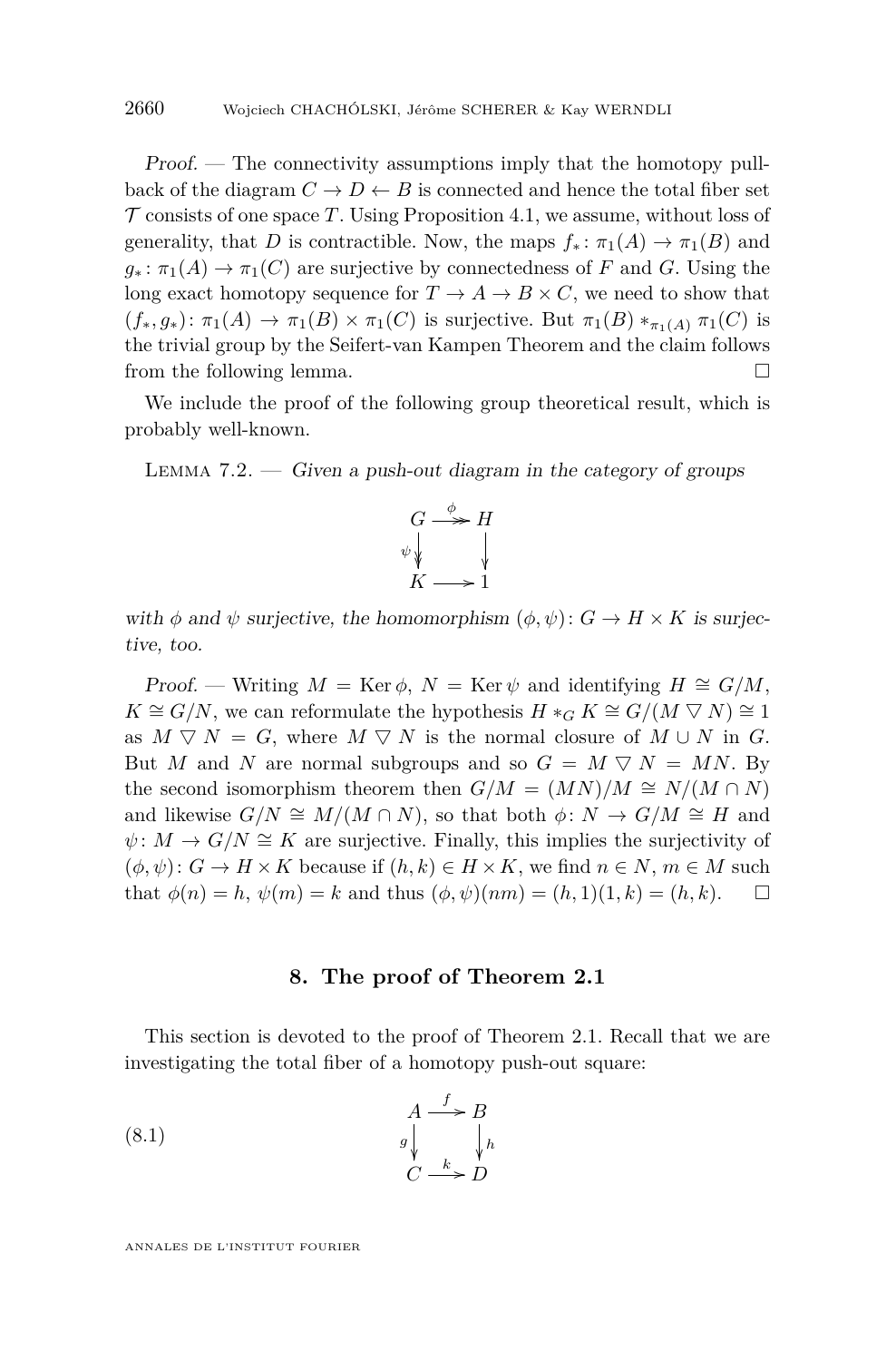The first part consists in reducing the proof to the easier situation when the homotopy fibers of *f* and *g* are connected. Just as in Section [3](#page-12-1) we invite the reader to skip this point on first reading.

**8.1. Reduction to connected fibers.** If *D* is empty, then so are *A*, *B*, *C* and the statement of the theorem is trivially true. Assume then that *D* is non-empty. By using the same argument as in the first part of the proof of Proposition [3.1,](#page-12-0) we can reduce the proof of the theorem to the case where *D* is connected. A further reduction can be then obtained by using Proposition [4.1,](#page-14-1) which states that the general case for a connected *D* follows from the case  $D = \Delta[0]$ . Let us then make this assumption  $D = \Delta[0]$ . This implies that both of the functions  $\pi_0 f : \pi_0 A \to \pi_0 B$  and  $\pi_0 q: \pi_0 A \to \pi_0 C$  are surjective.

If both sets  $Fib(f)$  and  $Fib(g)$  contain a non-connected space, then according to our convention, the acyclic classes  $\overline{C(\Omega \mathcal{F}ib(f))}$  and  $\overline{C(\Omega \mathcal{F}ib(g))}$ consist of all spaces and hence so does  $\overline{C(\Omega \mathcal{F}ib(f) * \Omega} \mathcal{F}ib(g))$ . It is then clear that the total fiber set belongs to this acyclic class, which means that  $\mathcal{T} > \Omega \mathcal{F}ib(f) * \Omega \mathcal{F}ib(g).$ 

We can then assume that the set  $Fib(f)$  consists of connected spaces. Assume further that  $Fib(g)$  contains at least one non-connected space. This implies that  $M > M * \Omega$  Fib(g) for any set of spaces M. Since all the spaces in  $Fib(f)$  are connected, the function  $\pi_0 f$  is a bijection. Consequently, as an easy  $H_0(-, \mathbf{Z})$  calculation shows, the space C has to be connected for *D* to be connected. Thus, for any space  $T_0$  in  $\mathcal{T}$ , there is a space  $F_0$  in  $Fib(f)$  that fits into a fibration sequence  $T_0 \rightarrow F_0 \rightarrow C$ . This implies that Fib( $T_0 \rightarrow F_0$ ) is equivalent to  $\Omega C$ . Recall that by Proposition [3.1,](#page-12-0)  $C > \text{Fib}(f)$ , which implies  $\Omega C > \Omega \text{Fib}(f)$ . From Lemma [1.3,](#page-7-2) we then obtain:

$$
T_0 > \{ \Omega C, F_0 \} > \Omega \mathcal{F}ib(f) \cup \{ F_0 \} > \Omega \mathcal{F}ib(f) > \Omega \mathcal{F}ib(f) * \Omega \mathcal{F}ib(g)
$$

Beacuse this happens for any space  $T_0$  in  $\mathcal T$ , we get the desired inequality  $\mathcal{T} > \Omega \mathcal{F}ib(f) * \Omega \mathcal{F}ib(g).$ 

**8.2. Connected fibers.** The remaining case is when both  $\mathcal{F}ib(f)$  and  $Fib(g)$  consist of connected spaces. This implies that both *B* and *C* are connected, which has several consequences. One is that both  $\mathcal{F}ib(f)$  and  $Fib(q)$  are equivalent to sets containing only one space and, as before, we use the symbol  $F \to A$  to denote the homotopy fiber map of f and  $G \rightarrow A$  to denote the homotopy fiber map of *g*. A second consequence is that by Proposition [7.1](#page-19-0) the total fiber set  $\mathcal T$  consists also of a single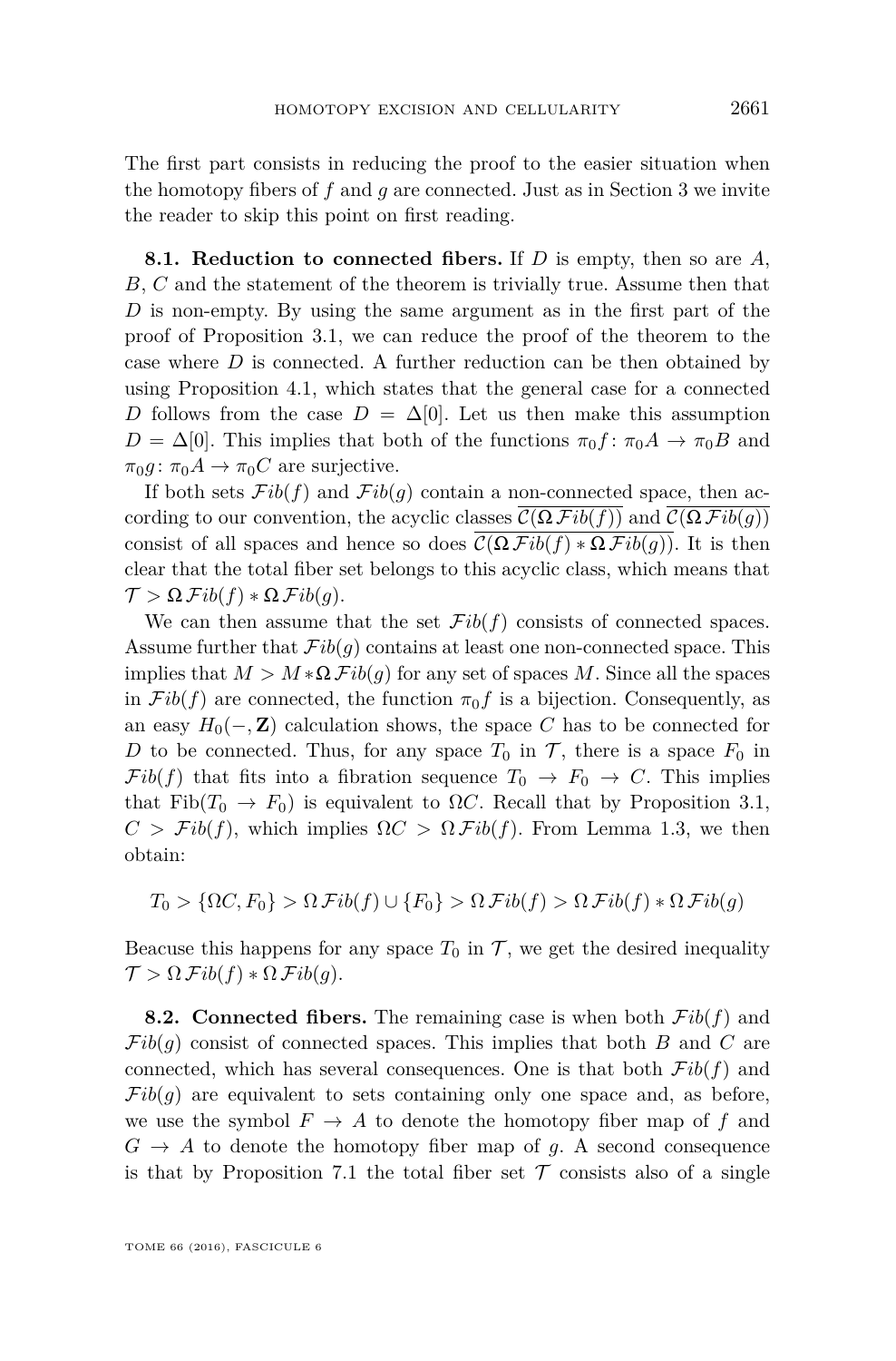connected space *T*. Lastly *A* has to be connected too. To get an estimate for *T*, which is the homotopy fiber of the map  $\alpha: F \to C$  by Lemma [1.5,](#page-9-0) we consider the following commutative diagram (compare with the proof of Proposition [6.2\)](#page-17-0),



where the outside square is a homotopy push-out square and the inside square is a homotopy pull-back square. We analyze  $T$  as the homotopy fiber of the composite  $F \xrightarrow{\beta} H \to C$ , which gives:

$$
T > \mathcal{F}ib(\beta \colon F \to H) \cup \mathcal{F}ib(H \to C).
$$

The homotopy fiber set  $\mathcal{F}ib(\beta)$  is the total fiber set of the outside homo- $\{ \Omega T \ast \Omega T, \Omega (T \ast \Omega C) \}$ (see Proposition [5.1\)](#page-15-0). We can then use the rough estimates from Propo-sition [6.2](#page-17-0) (with respect to both *F* and *G*) and the fact that  $C > F$  to obtain

$$
\mathcal{F}ib(\beta) > \left\{\Omega \Sigma \Omega F \ast \Omega \Sigma \Omega G, \Omega(\Sigma \Omega G \ast \Omega F)\right\} > \Omega F \ast \Omega G,
$$

where we used that  $\Omega \Sigma X > X$  for any space X (see Lemma [3.1\)](#page-12-0). Since Fib $(H \to C) = \Omega(C/F)$  and  $C/F > F * \Omega B$  by Lemma [6.1,](#page-16-0) we can conclude that

$$
Fib(H \to C) > \Omega(F * \Omega B) > \Omega(F * \Omega G) > \Omega F * \Omega G.
$$

#### **9. The main theorem**

From the case of a homotopy push-out square, we easily deduce the statement for an arbitrary square.

<span id="page-22-0"></span>THEOREM  $9.1.$  — Consider a commutative square:

$$
A \xrightarrow{f} B
$$
  
g  

$$
C \longrightarrow D
$$

with total fiber  $\mathcal T$  and push-out fiber  $\mathcal R$  (see Subsection [1.7\)](#page-8-0). Then we have  $\mathcal{T} > \Omega \mathcal{F}ib(f) * \Omega \mathcal{F}ib(g) \cup \Omega \mathcal{R}.$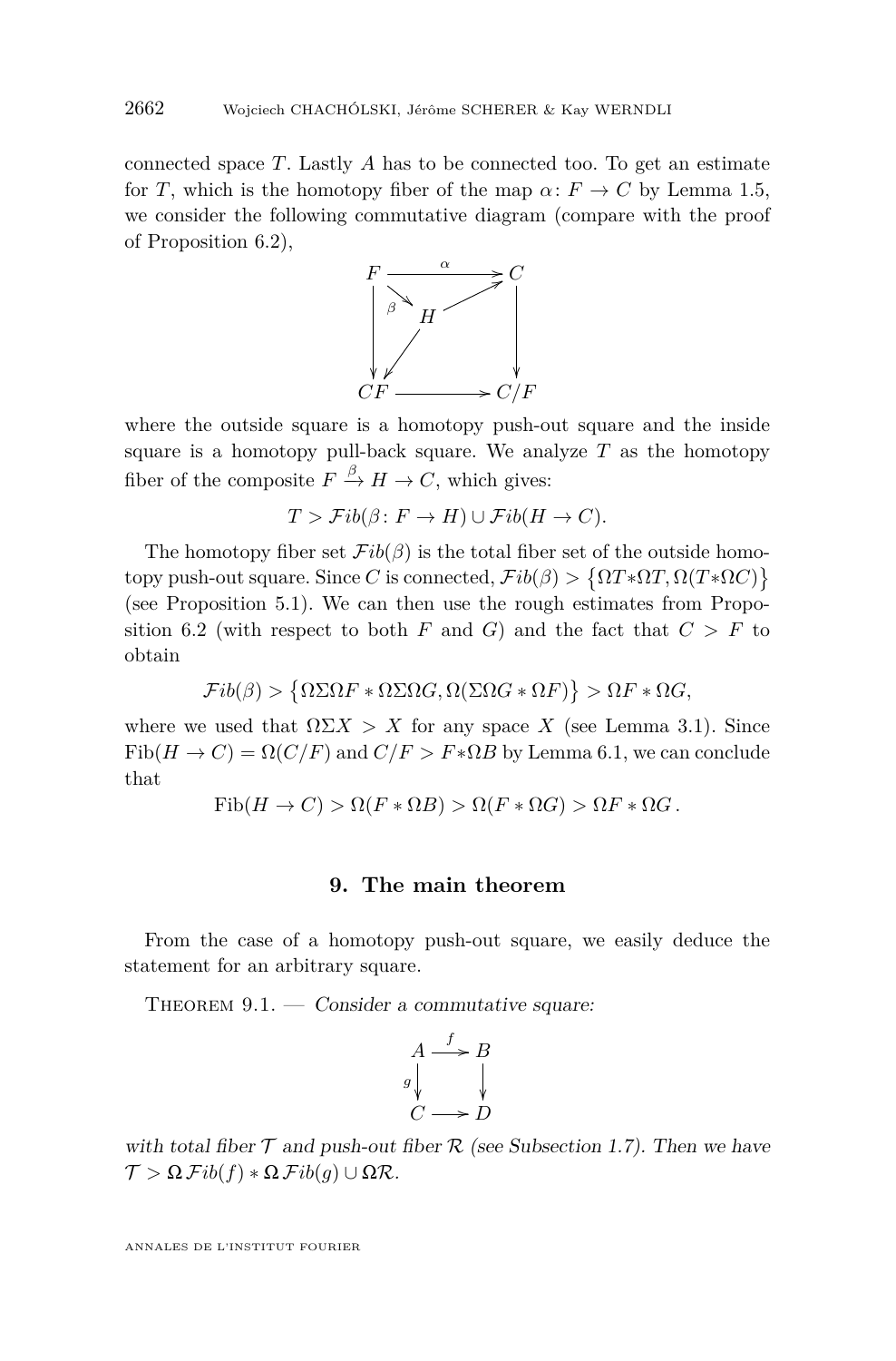Proof. — Recall that  $\mu: Q \to D$  denotes the comparison map between the homotopy push-out and the terminal object of the commutative square. If necessary by modifying relevant maps into cofibrations and fibrations, the square from Theorem [9.1](#page-22-0) can be fitted into the following commutative diagram



where



The total fiber set  $\mathcal T$  of the square we are interested in is given by the fiber set  $\mathcal{F}ib(\alpha: A \to P_1)$ . The map  $\alpha: A \to P_1$  is expressed as a composition of  $\beta: A \to P_2$  and  $\gamma: P_2 \to P_1$ . We therefore get the inequality

$$
\mathcal{T} = \mathcal{F}ib(\alpha: A \to P_1) > \mathcal{F}ib(\beta: A \to P_2) \cup \mathcal{F}ib(\gamma: P_2 \to P_1).
$$

According to Theorem [2.1,](#page-10-3)  $\mathcal{F}ib(\beta: A \to P_2) > \Omega \mathcal{F}ib(f) * \Omega \mathcal{F}ib(g)$ . The spaces in the second fiber set  $Fib(\gamma: P_2 \to P_1)$  are among the spaces in  $\Omega$  Fib( $\mu$ :  $Q \to D$ ) and since Fib( $\mu$ :  $Q \to D$ ) is the push-out fiber set R of the square in the theorem, we get  $\mathcal{F}ib(\gamma: P_2 \to P_1) > \Omega \mathcal{R}$ . These two inequalities give the inequality stated in the theorem.  $\Box$ 

TOME 66 (2016), FASCICULE 6

*,*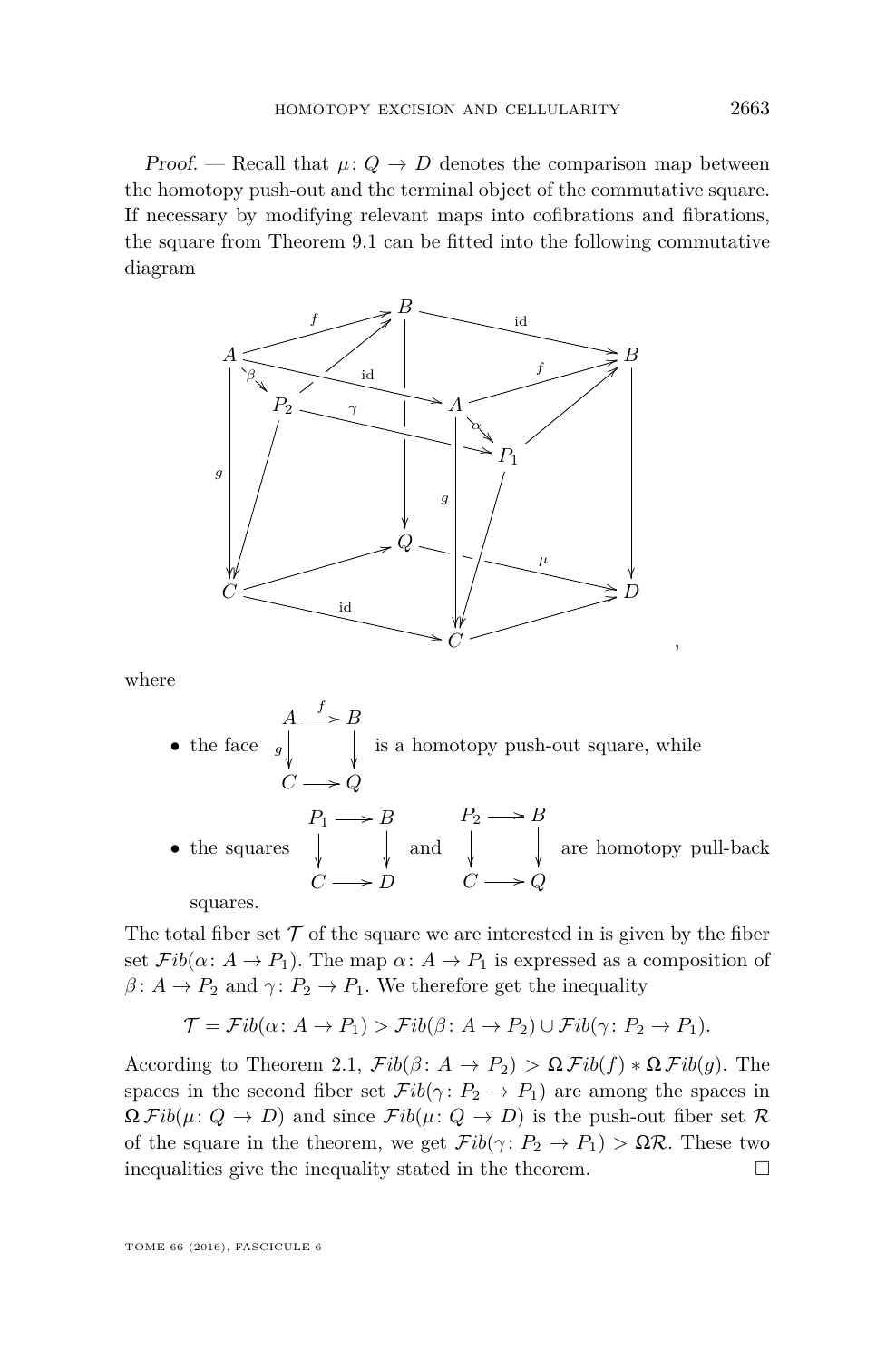#### BIBLIOGRAPHY

- <span id="page-24-13"></span>[1] G. BIEDERMANN, B. CHORNY & O. RÖNDIGS, "Calculus of functors and model categories", Adv. Math. **214** (2007), no. 1, p. 92-115.
- <span id="page-24-3"></span>[2] A. L. Blakers & W. S. Massey, "The homotopy groups of a triad. II", Ann. of Math. (2) **55** (1952), p. 192-201.
- <span id="page-24-2"></span>[3] A. K. BOUSFIELD, "Localization and periodicity in unstable homotopy theory", J. Amer. Math. Soc. **7** (1994), no. 4, p. 831-873.
- <span id="page-24-4"></span>[4] R. Brown & J.-L. Loday, "Homotopical excision, and Hurewicz theorems for *n*cubes of spaces", Proc. London Math. Soc. (3) **54** (1987), no. 1, p. 176-192.
- <span id="page-24-20"></span>[5] W. CHACHÓLSKI, "Closed classes", in Algebraic topology: new trends in localization and periodicity (Sant Feliu de Guíxols, 1994), Progr. Math., vol. 136, Birkhäuser, Basel, 1996, p. 95-118.
- <span id="page-24-6"></span>[6] ——— , "On the functors *CW<sup>A</sup>* and *PA*", Duke Math. J. **84** (1996), no. 3, p. 599- 631.
- <span id="page-24-15"></span>[7] ——— , "Desuspending and delooping cellular inequalities", Invent. Math. **129** (1997), no. 1, p. 37-62.
- <span id="page-24-14"></span>[8] ——— , "A generalization of the triad theorem of Blakers-Massey", Topology **36** (1997), no. 6, p. 1381-1400.
- <span id="page-24-0"></span>[9] W. Chachólski, E. D. Farjoun, R. Flores & J. Scherer, "Cellular properties of nilpotent spaces", Geom. Topol. **19** (2015), no. 5, p. 2741-2766.
- <span id="page-24-19"></span>[10] W. Chachólski & J. Scherer, "Homotopy theory of diagrams", Mem. Amer. Math. Soc. **155** (2002), no. 736, p. x+90.
- <span id="page-24-11"></span>[11] M. Ching & J. E. Harper, "Higher homotopy excision and Blakers-Massey theorems for structured ring spectra", preprint, <http://arxiv.org/abs/1402.4775>, 2014.
- <span id="page-24-12"></span>[12] E. DOTTO & K. MOI, "Homotopy theory of G-diagrams and equivariant excision", Algebr. Geom. Topol. **16** (2016), no. 1, p. 325-395.
- <span id="page-24-5"></span>[13] G. Ellis & R. Steiner, "Higher-dimensional crossed modules and the homotopy groups of (*n* + 1)-ads", J. Pure Appl. Algebra **46** (1987), no. 2-3, p. 117-136.
- <span id="page-24-7"></span>[14] E. D. Farjoun, Cellular spaces, null spaces and homotopy localization, Lecture Notes in Mathematics, vol. 1622, Springer-Verlag, Berlin, 1996, xiv+199 pages.
- <span id="page-24-1"></span>[15] ——— , "Two completion towers for generalized homology", in Une dégustation topologique [Topological morsels]: homotopy theory in the Swiss Alps (Arolla, 1999), Contemp. Math., vol. 265, Amer. Math. Soc., Providence, RI, 2000, p. 27-39.
- <span id="page-24-8"></span>[16] T. G. Goodwillie, "Calculus. II. Analytic functors", *K*-Theory **5** (1991/92), no. 4, p. 295-332.
- <span id="page-24-16"></span>[17] M. Groth, "Derivators, pointed derivators and stable derivators", Algebr. Geom. Topol. **13** (2013), no. 1, p. 313-374.
- <span id="page-24-21"></span>[18] J. R. Klein & J. W. Peter, "Fake wedges", Trans. Amer. Math. Soc. **366** (2014), no. 7, p. 3771-3786.
- <span id="page-24-22"></span>[19] M. Mather, "Pull-backs in homotopy theory", Canad. J. Math. **28** (1976), no. 2, p. 225-263.
- <span id="page-24-9"></span>[20] B. A. Munson & I. Volić, Cubical Homotopy Theory, new mathematical monographs, vol. 28, Cambridge University Press, 2015, xv+631 pages.
- <span id="page-24-17"></span>[21] V. Puppe, "A remark on "homotopy fibrations"", Manuscripta Math. **12** (1974), p. 113-120.
- <span id="page-24-10"></span>[22] M. Weiss, "Orthogonal calculus", Trans. Amer. Math. Soc. **347** (1995), no. 10, p. 3743-3796.
- <span id="page-24-18"></span>[23] G. W. WHITEHEAD, Elements of homotopy theory, Graduate Texts in Mathematics, vol. 61, Springer-Verlag, New York-Berlin, 1978, xxi+744 pages.